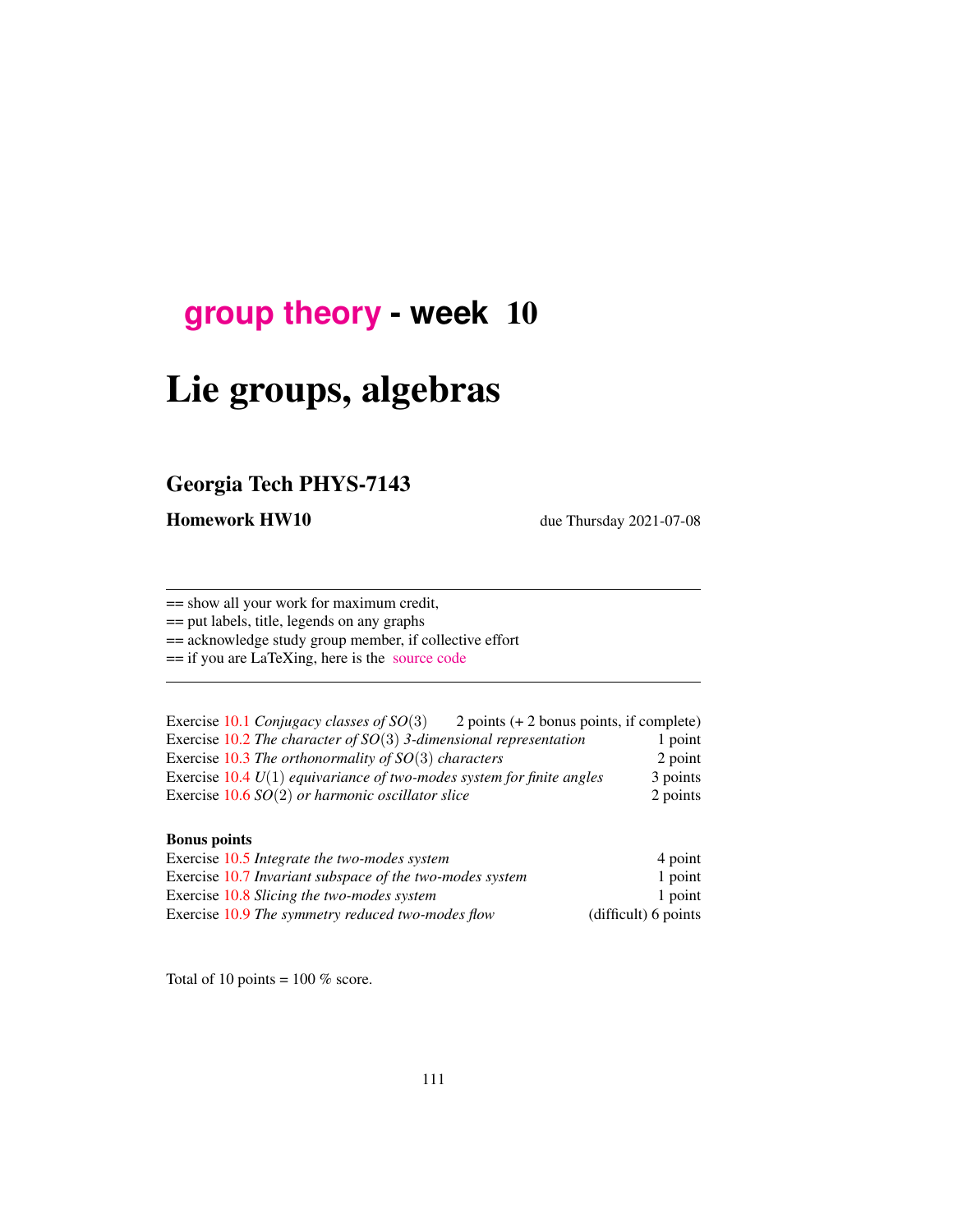### 2021-06-24 Predrag Lecture 19 Lie groups, algebras

The fastest way to watch any week's lecture videos is by letting YouTube run the

*lecture playlist*

There is way too much material in this week's notes. Watch the main sequence of video clips, that and recommended reading should suffice. The rest is optional.

- Bridging the step from discrete to continuous compact groups: invariant integration measures, characters, character orthonormality and completeness relations:
- *Rotations in 3 dimensions* (30 min)

*Lie algebra* (21 min)

- *Birdtracks* (6 min)
	- Sect. [10.7](#page-10-0) *Lie groups for pedestrians* is advanced material, safely ignored, here only to whet your appetite for things not done in 19th century. It is a very condensed extract of chapters 3 *Invariants and reducibility* and 4 *Diagrammatic notation* from *Group Theory - Birdtracks, Lie's, and Exceptional Groups* [\[11\]](#page-20-0). I am usually reluctant to use birdtrack notations in front of graduate students indoctrinated by their professors in the 1890's tensor notation, but now I'm emboldened by the very enjoyable article on *The new language of mathematics* by Dan Silver [\[22\]](#page-21-3).
	- Ditto for sect. [10.10](#page-19-0) *Birdtracks updated history*. Your professor's notation is as convenient for actual calculations as -let's say- long division using roman numerals. So leave them wallowing in their early progressive rock of 1968, King Crimsons of their youth. You chill to beats younger than Windows 98, to [grime,](https://www.youtube.com/watch?v=RqQGUJK7Na4) to [trap,](https://www.youtube.com/watch?v=i_kF4zLNKio) to [hardvapour,](https://antifurdigital.bandcamp.com/album/hardvapour-2) to [birdtracks.](https://www.youtube.com/watch?v=XMGbY1csVnI)
	- Go to week 16 to learn more.
- OK, I see that formally  $SU(2) \simeq SO(3)$ , but who ordered "spin?"
- *Rotations in 2 complex dimensions* (42 min)
	- Read sect. [10.3](#page-5-0) *SU(2) Pauli matrices*
	- For overall clarity and pleasure of reading, I like Schwichtenberg [\[21\]](#page-21-4) [\(click here\)](http://ChaosBook.org/library/Schwicht15-2edited.pdf) discussion best. If you read anything for this week's lectures, read Schwichtenberg sects. 3.4 to 3.6.

## 2021-06-29 Predrag Lecture  $20 O(2)$  symmetry sliced

◦ sect. [10.4](#page-5-1) *Two-modes SO*(2)*-equivariant flow*

**SEP** *lecture playlist*

PHYS-7143-21 week10 112 2021-07-29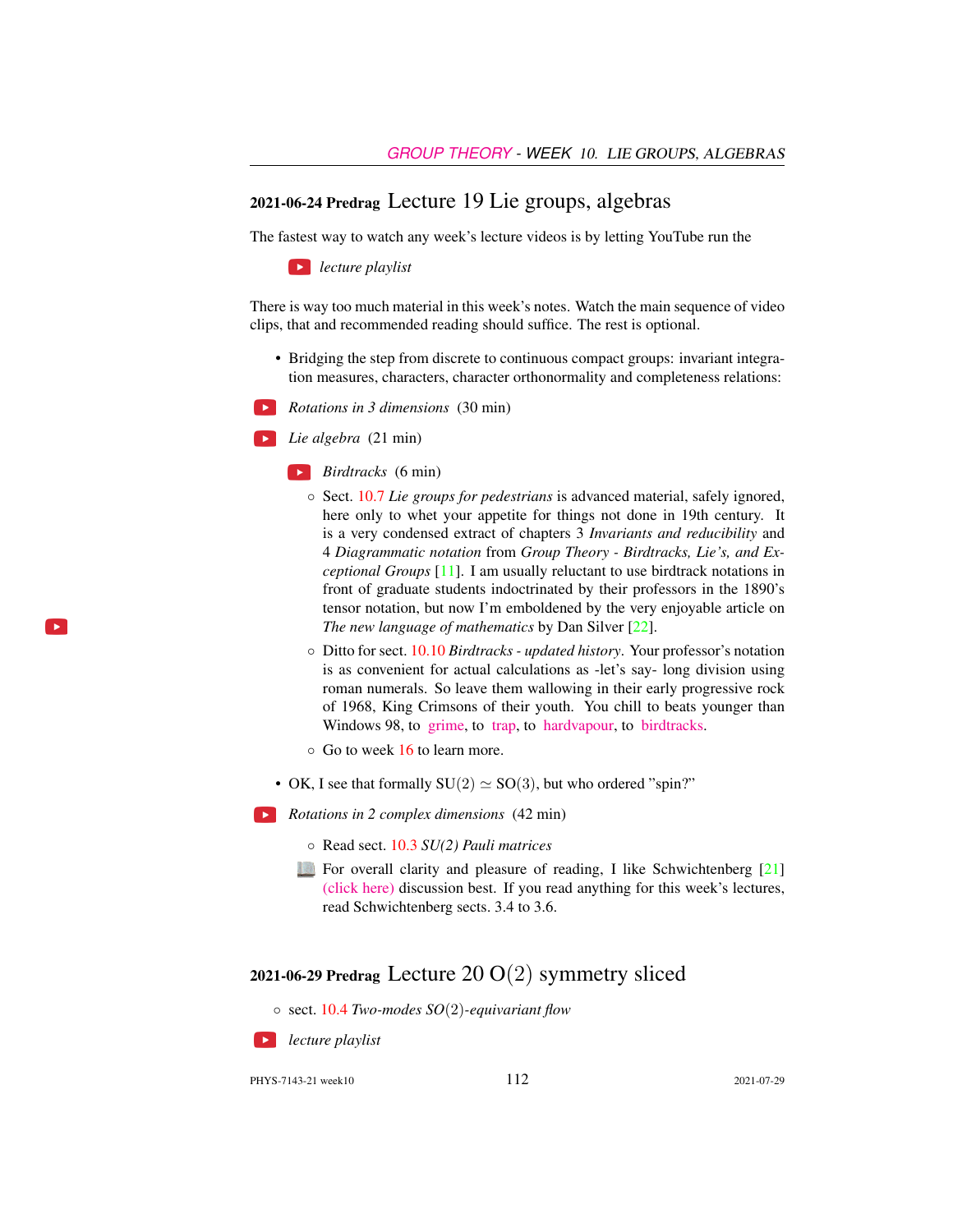### *[GROUP THEORY](HTTP://BIRDTRACKS.EU/COURSE3/SCHEDULE.HTML) - WEEK* 10. LIE GROUPS, ALGEBRAS

- *In two real dimensions dynamics is boring* (4:28 min)
- *Symmetries of solutions* (18 min)
- *Symmetry reduction* (1:44 min)
- *Moving frames: with freedom comes responsibility* (8:35 min)
- **Phase of a relative periodic orbit, choice of moving frame** (9:18 min)
- *Comoving frames* (23:09 min)
- *Slice* (4:00 min)
- *How to slice a continuous symmetry* (14:16 min)

optional: *Low dimensional slices; 2D flat heart* (1:40 min)

- **Slices are not sections!** (17 sec)
	- optional: *Cross-sections, orbitfolds* (1:18 min)
- *Symmetry reduced equations of motion* (6:12 min)
- *Sections and slices are local, good up to a border* (1:18 min)
- *A spatial Fourier expansion* (5:11 min)
- *First Fourier mode slice* (3:00 min)
- *In-slice time* (1:54 min)

For the two-modes  $SO(2)$ -equivariant flow long version, see

- ChaosBook example *[Two-modes flow](http://ChaosBook.org/chapters/ChaosBook.pdf#exmple.12.8)*.
- ChaosBook chapt. *[Slice & dice](http://ChaosBook.org/chapters/ChaosBook.pdf#chapter.13)*, sect. 13.1 *Only dead fish go with the flow* to sect. 13.5 *First Fourier mode slice*.

This is difficult material, so it is OK if you do not get it this time around. None of this will be on the final - the main point is that once you face a nonlinear problem, nothing is easy - not even rotations on a circle.

# 10.1 Other sources (optional)

- You can glance through
	- sect. [10.5](#page-7-0) *SO(3) character orthogonality*
	- sect. [10.6](#page-8-0) *Linear algebra*

but I do not expect you to master this material.

2021-07-29 113 PHYS-7143-21 week10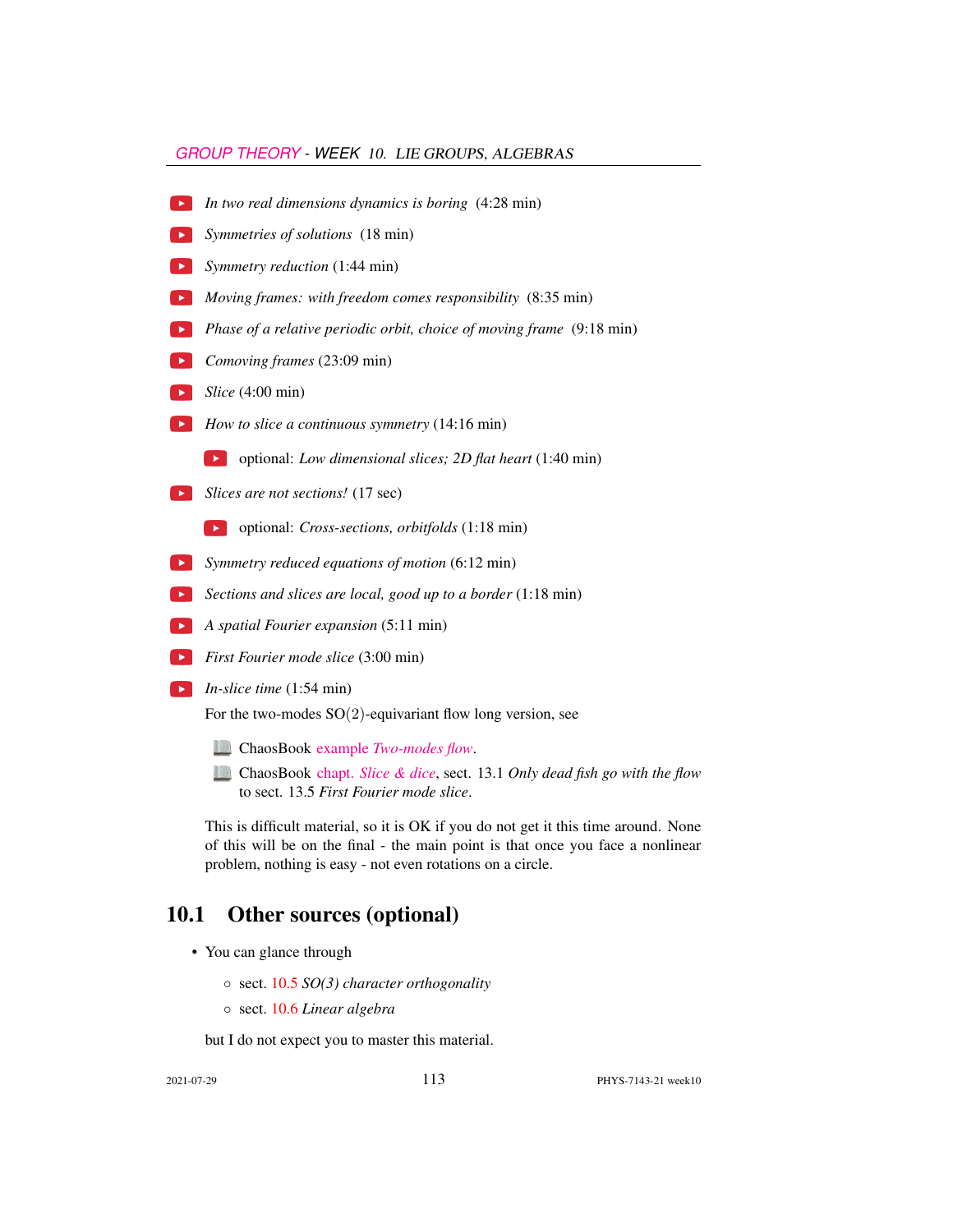- [C. K. Wong](http://ckw.phys.ncku.edu.tw/) *Group Theory* notes, Chap 6 *[1D continuous groups](http://ckw.phys.ncku.edu.tw/public/pub/Notes/Mathematics/GroupTheory/Tung/Powerpoint/6._1DContinuousGroups.ppt)*, works out in full detail the representations and Haar measures for 1-dimensional Lie groups, and explains the difference between rotations and translations.
- Chen, Ping and Wang [\[7\]](#page-20-1) *Group Representation Theory for Physicists*, Sect 5.3 *Lie algebras* and Sect 5.4 *Finite transformations* work out several SU(2) and O(3) examples [\(click here\).](http://ChaosBook.org/library/Chen5-2.pdf) Sects 5.5, 5.6 and 5.7 also merit a quick read.
- In his group theory notes D. Vvedensky, [chapter 8,](http://birdtracks.eu/course3/VvedenskyCh8.pdf) sect. 8.3 *Axis–angle representation of proper rotations in three dimensions*, has a very nice discussion of the  $(10.7)$  parametrization of the SO(3) 3-dimensional group manifold: the parameter space corresponds to the interior of a sphere of radius  $\pi$ , and the over the classes of  $SO(3)$  is given by integral over spherical shells. In sect. 8.4 he derives the Haar measure (without calling it so).

In sect. 8.5 Vvedensky says: "For  $SO(2)$ , we were able to determine the characters of the irreducible representations directly, i.e., without having to determine the basis functions of these representations. The structure of  $SO(3)$ , however, does not allow for such a simple procedure, so we must determine the basis functions from the outset." That I disagree with; in birdtracks.eu [sect. 15.1](http://birdtracks.eu/version9.0/GroupTheory.pdf#section.15.1) *Reps [of SU](http://birdtracks.eu/version9.0/GroupTheory.pdf#section.15.1)*(2) I construct the irreps and label them by their Young tableaus with no recourse to spherical harmonics.

- Reading: Chen, Ping and Wang [\[7\]](#page-20-1) *Group Representation Theory for Physicists*, Sect 5.2 *Definition of a Lie group, with examples* [\(click here\).](http://ChaosBook.org/library/Chen5-2.pdf)
- Dirac belt trick [applet](https://www.gregegan.net/APPLETS/21/21.html)
- If still anxious, maybe this helps: Mark Staley, *Understanding quaternions and the Dirac belt trick* [arXiv:1001.1778.](http://arXiv.org/abs/1001.1778)
- ChaosBook Sect 26.1 *[Compact groups](http://ChaosBook.org/chapters/ChaosBook.pdf#section.26.1)*
- I have enjoyed reading Mathews and Walker [\[16\]](#page-21-5) Chap. 16 *Introduction to groups* [\(click here\).](http://ChaosBook.org/library/MathWalk73.pdf) Goldbart writes that the book is "based on lectures by Richard Feynman at Cornell University." Very clever. In particular, work through the example of fig. 16.2: it is very cute, you get explicit eigenmodes from group theory alone. The main message is that if you think things through first, you never have to go through using explicit form of representation matrices - thinking in terms of invariants, like characters, will get you there much faster.
- Any book, of 100s available, like Cornwell [\[8\]](#page-20-2) *Group Theory in Physics: An introduction* that covers group theory might be more to your taste.
- *Hamilton's quaternions* (3:18 min)
- Stone and Goldbart [\[24\]](#page-21-6) [\(click here\)](http://ChaosBook.org/library/StGoChap17.pdf) Chapter 17 Sect 17.6 *Analytic functions and topology* (wherein stereographic projection is revealed to be the geometric origin of the spinor representations of the rotation group)
- This week's lectures are related to AWH Chapter 3 *Vector Analysis* [\(click here\)](http://ChaosBook.org/library/ArWeHa13chap3.pdf) and Chapter 16 *Angular Momentum* [\(click here\).](http://ChaosBook.org/library/ArWeHa13chap16.pdf)

PHYS-7143-21 week10 114 2021-07-29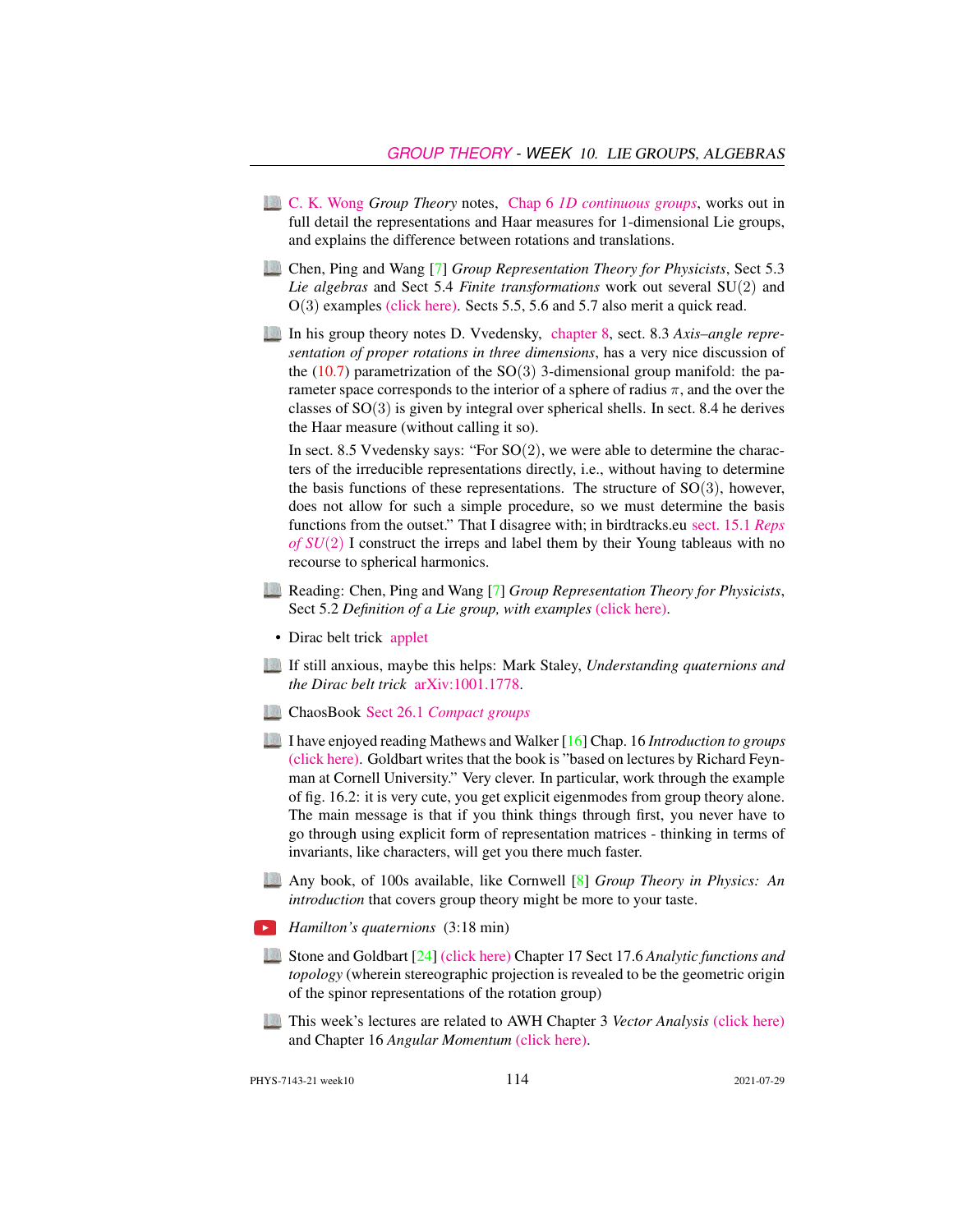### 10.2 Discussion (optional)

#### **Question 10.1.** Henriette Roux asks

Q Why is this complex 2-dimensional vector called a 'spinor'?

A Historical, as Arfken, Weber & Harris [\[4\]](#page-20-3) explain: "It turns out that half-integral angular momentum states are needed to describe the intrinsic angular momentum of the electron and many other particles. Since these particles also have magnetic moments, an intuitive interpretation is that their charge distributions are spinning about some axis; hence the term spin. It is now understood that the spin phenomena cannot be explained consistently by describing these particles as ordinary charge distributions undergoing rotational motion, [...] "

Schwichtenberg  $[21]$ : "[...] spinors have properties that usual vectors do not have. For instance, the factor  $1/2$  in the exponent. This factor shows us that a spinor1 is after a rotation by  $2\pi$  not the same, but gets a minus sign. This is a pretty crazy property, because all objects we deal with in everyday life are exactly the same after a rotation by  $360^\circ = 2\pi$ .

### **Question 10.2.** Henriette Roux asks

**Q** What' relation of Pauli exclusion principle to the spinor  $2\pi$  rotation amounting to overall minus sign?

A I think of fermion/Grassmann statistics as Archimedes principle + linearity, see my Field Theory [\[10\]](#page-20-4) *[chap. 4 Fermions](http://chaosbook.org/FieldTheory/04-Fermions.pdf)*. Basically, usually a constraint is imposed by eliminating a variable, for example, given the constraint is  $x^2 + y^2 + z^2 = 1$ , one gets rid of z by replacing it everywhere with  $z \to \sqrt{1-x^2-y^2}$ . This makes a fully symmetric theory asymmetric and ugly. In linear setting, another option is to keep all the variables and the symmetry, but add a new variable which by construction subtracts a degree of freedom, what I call  $\lceil 12 \rceil$  a "negative dimension". In quantum field theory such variable is called a 'ghost'; it needs to be anti-commuting or Grassmann.

#### **Question** 10.3. Henriette Roux asks

Q This course is all about eigenfunctions of symmetry operators. Why are you not teaching us Bessel functions?

A Blame Feynman: On May 2, 1985 my stay at Cornell was to end, and Vinnie of college town *Italian Kitchen* made a special dinner for three of us regulars. Das Wunderkind noticed Feynman ambling down Eddy Avenue, kidnapped him, and here we were, two wunderkinds, two humans.

Feynman was a very smart, forever driven wunderkind. He naturally bonded with our very smart, forever driven wunderkind, who suddenly lurched out of control, and got very competive about at what age who summed which kind of Bessel function series. Something like age twelve, do not remember which one did the Bessels first. At that age I read *[Palle Alone in the World](https://vimeo.com/89776780)*, while my nonwunderkind friend, being from California, watched television 12 hours a day.

When Das Wunderkind taught graduate E&M, he spent hours crafting lectures about symmetry groups and their representations as various eigenfunctions. Students were not pleased.

So, fuggedaboutit! if you have not done your Bessels yet, they are eigenfunctions, just like your Fourier modes, but for a spherical symmetry rather than for a translation symmetry; wiggle like a cosine, but decay radially.

When you need them you'll figure them out. Or sue me.

### **Question** 10.4. Predrag asks

Q You are the best of students now. Are you ready for The Talk?

A Henriette Roux: [I'm ready!](https://www.smbc-comics.com/comic/the-talk-3)

2021-07-29 115 PHYS-7143-21 week10

 $\blacktriangleright$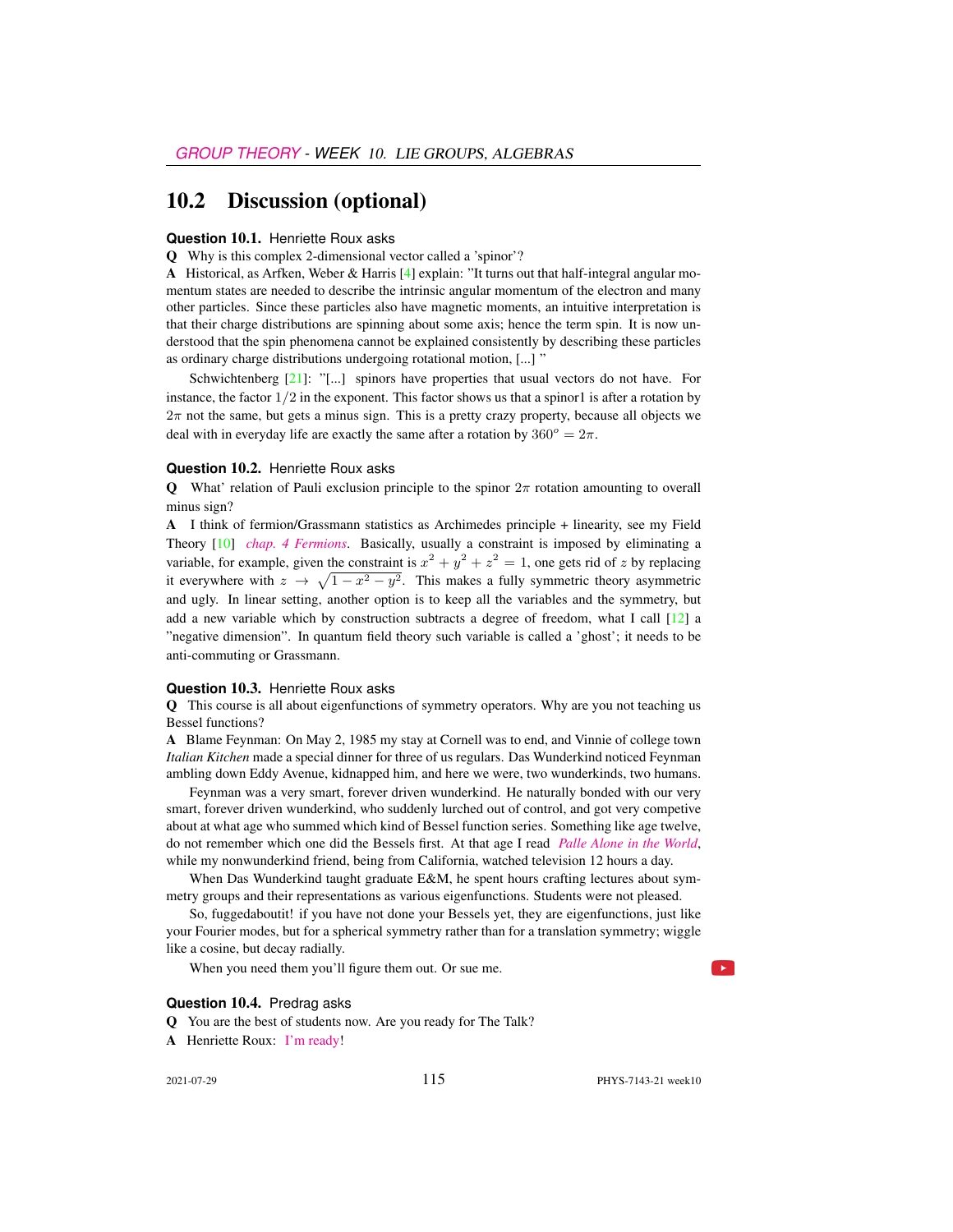### <span id="page-5-0"></span>10.3 SU(2) Pauli matrices

A lightning, bullet points review.

- U(n): unitary transformation  $U = e^{iH}$
- Unitarity:  $U^{\dagger}U = \mathbf{1} \Rightarrow H^{\dagger} = H$ , the generator is hermitian.
- SU(*n*): special unitary transformation det  $U = 1$
- Must know:  $\ln \det = \text{tr} \ln \text{ for any matrix, so the generator is traceless}$  $\ln \det U = \text{tr} \ln U = \text{tr} H = 0$
- SU(2) :  $H = \begin{pmatrix} a & c \\ e & b \end{pmatrix}$ ,  $a, b, c, e \in \mathbb{C}$ , eight real numbers in all.
- *H* is hermitian:  $H = \begin{pmatrix} a & c+id \\ c-id & b \end{pmatrix}$ ,  $a, b, c, d \in \mathbb{R}$ ,
- H is traceless:  $0 = \text{tr } H \Rightarrow a + b = 0$ , three real rotation parameters in all, so

$$
H = c\sigma_x + d\sigma_y + a\sigma_z
$$
  
=  $c\begin{pmatrix} 0 & 1 \\ 1 & 0 \end{pmatrix} + d\begin{pmatrix} 0 & -i \\ i & 0 \end{pmatrix} + a\begin{pmatrix} 1 & 0 \\ 0 & -1 \end{pmatrix}$  (10.1)

where  $\sigma_j$  are known as Pauli matrices.

# <span id="page-5-1"></span>10.4 Two-modes SO(2)-equivariant flow

Consider the pair of  $U(1)$ -equivariant complex ODEs

<span id="page-5-2"></span>
$$
\dot{z}_1 = (\mu_1 - i e_1) z_1 + a_1 z_1 |z_1|^2 + b_1 z_1 |z_2|^2 + c_1 \overline{z}_1 z_2
$$
  
\n
$$
\dot{z}_2 = (\mu_2 - i e_2) z_2 + a_2 z_2 |z_1|^2 + b_2 z_2 |z_2|^2 + c_2 z_1^2,
$$
 (10.2)

with  $z_1$ ,  $z_2$  complex, and all parameters real valued.

This system is a generic example of a few-modes truncation of a Fourier representation of some physical flow, such as fluid dynamics convection flow, truncated in such a way that the model exhibits the same symmetries as the full original problem, while being drastically simpler to study. It is a merely a toy model with no physical interpretation, just like the iconic Lorenz flow. We use it to illustrate the effects of continuous symmetry on chaotic dynamics.

We refer to this toy model as the *two-modes* system. It belongs to the family of simplest ODE systems that we know that (a) have a continuous  $U(1) \simeq SO(2)$ , but no discrete symmetry (if at least one of  $e_j \neq 0$ ). (b) models 'weather', in the same sense that Lorenz equation models 'weather', (c) exhibits chaotic dynamics, (d) can be easily visualized, in the dimensionally lowest possible setting required for chaotic dynamics, with the full state space of dimension  $d = 4$ , and the SO(2)-reduced dynamics taking place in 3 dimensions, and (e) for which the method of slices reduces the symmetry by a single global slice hyperplane.

PHYS-7143-21 week10 116 2021-07-29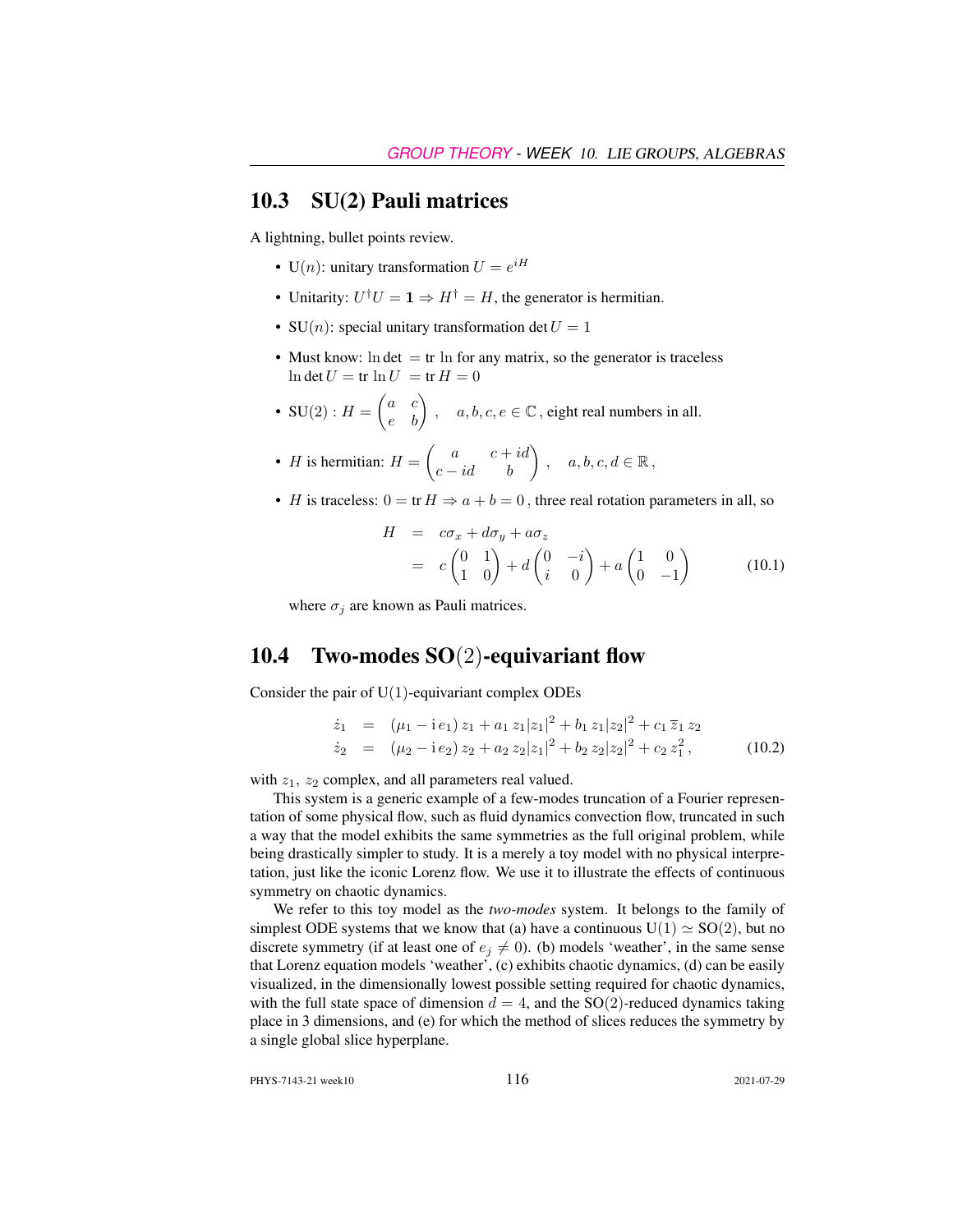

Figure 10.1: Two-modes flow before (a) and after (b) symmetry reduction by first Fourier mode slice. Here a long trajectory (red and blue) starting on the unstable manifold of the  $TW_1$  (red), until it falls on to the strange attractor (blue) and the shortest relative periodic orbit  $\overline{1}$  (magenta). Note that the relative equilibrium becomes an equilibrium, and the relative periodic orbit becomes a periodic orbit after the symmetry reduction.

The model has an unreasonably high number of parameters. After some experimentation we fix or set to zero various parameters, and in the numerical examples that follow, we settle for parameters set to

$$
\mu_1 = -2.8, \mu_2 = 1, e_1 = 0, e_2 = 1,\na_1 = -1, a_2 = -2.66, b_1 = 0, b_2 = 0, c_1 = -7.75, c_2 = 1, (10.3)
$$

unless explicitly stated otherwise. For these parameter values the system exhibits chaotic behavior. Experiment! If you find a more interesting behavior for some other parameter values, please let us know. The simplified system of equations can now be written as a 3-parameter  $\{\mu_1, c_1, a_2\}$  two-modes system,

$$
\dot{z}_1 = \mu_1 z_1 - z_1 |z_1|^2 + c_1 \overline{z}_1 z_2 \n\dot{z}_2 = (1 - i) z_2 + a_2 z_2 |z_1|^2 + z_1^2.
$$
\n(10.4)

In order to numerically integrate and visualize the flow, we recast the equations in real variables by substitution  $z_1 = x_1 + iy_1$ ,  $z_2 = x_2 + iy_2$ . The two-modes system [\(10.2\)](#page-5-2) is now a set of four coupled ODEs exercise [10.5](#page-22-2)

<span id="page-6-0"></span>
$$
\dot{x}_1 = (\mu_1 - r^2) x_1 + c_1 (x_1 x_2 + y_1 y_2), \qquad r^2 = x_1^2 + y_1^2
$$
  
\n
$$
\dot{y}_1 = (\mu_1 - r^2) y_1 + c_1 (x_1 y_2 - x_2 y_1)
$$
  
\n
$$
\dot{x}_2 = x_2 + y_2 + x_1^2 - y_1^2 + a_2 x_2 r^2
$$
  
\n
$$
\dot{y}_2 = -x_2 + y_2 + 2 x_1 y_1 + a_2 y_2 r^2.
$$
\n(10.5)

Try integrating  $(10.5)$  with random initial conditions, for long times, times much beyond which the initial transients have died out. What is wrong with this picture? Figure  $10.4$  (a) is a mess. As we show here, the attractor is built up by a nice 'stretch & fold' action, hidden from the view by the continuous symmetry induced drifts. That<br>is fixed by 'quotienting' model's  $SO(2)$  symmetry, and reducing the dynamics to a<br>3-dimensional symmetry-reduced state space, figure 10.

2021-07-29 117 PHYS-7143-21 week10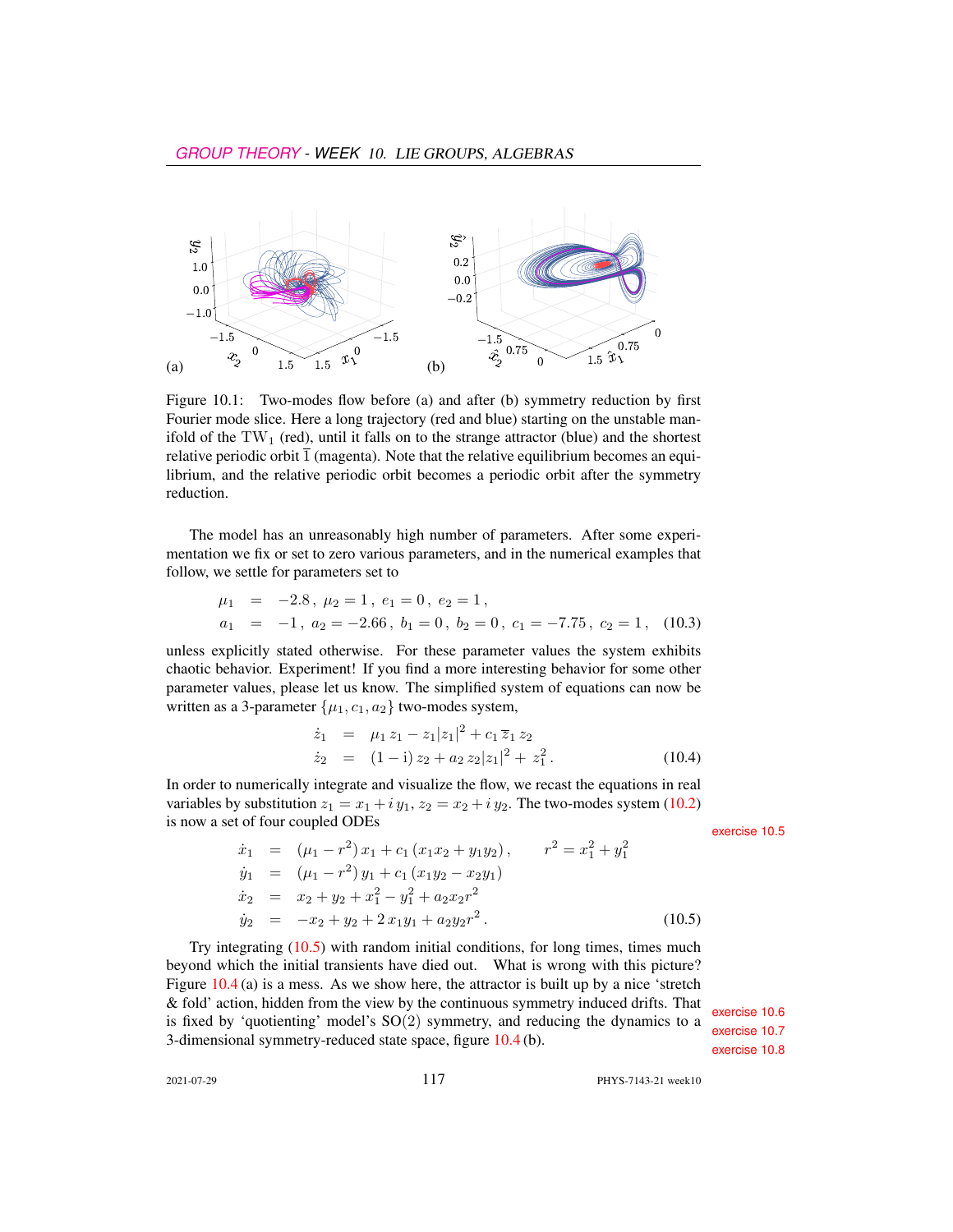### <span id="page-7-0"></span>10.5 SO(3) character orthogonality (optional)

In 3 Euclidean dimensions, a rotation around  $z$  axis is given by the  $SO(2)$  matrix

$$
R_3(\varphi) = \begin{pmatrix} \cos \varphi & -\sin \varphi & 0 \\ \sin \varphi & \cos \varphi & 0 \\ 0 & 0 & 1 \end{pmatrix} = \exp \varphi \begin{pmatrix} 0 & -1 & 0 \\ 1 & 0 & 0 \\ 0 & 0 & 0 \end{pmatrix} . \tag{10.6}
$$

An arbitrary rotation in  $\mathbb{R}^3$  can be represented by

<span id="page-7-1"></span>
$$
R_{\mathbf{n}}(\varphi) = e^{-i\varphi} \mathbf{n} \cdot \mathbf{L} \qquad \mathbf{L} = (L_1, L_2, L_3), \tag{10.7}
$$

where the unit vector  $n$  determines the plane and the direction of the rotation by angle  $\varphi$ . Here  $L_1, L_2, L_3$  are the generators of rotations along  $x, y, z$  axes respectively,

$$
L_1 = i \begin{pmatrix} 0 & 0 & 0 \\ 0 & 0 & 1 \\ 0 & -1 & 0 \end{pmatrix}, \quad L_2 = i \begin{pmatrix} 0 & 0 & 1 \\ 0 & 0 & 0 \\ -1 & 0 & 0 \end{pmatrix}, \quad L_3 = i \begin{pmatrix} 0 & -1 & 0 \\ 1 & 0 & 0 \\ 0 & 0 & 0 \end{pmatrix}, (10.8)
$$

with Lie algebra relations

<span id="page-7-2"></span>
$$
[L_i, L_j] = i\varepsilon_{ijk} L_k. \tag{10.9}
$$

All SO(3) rotations by the same angle  $\theta$  around different rotation axis n are conjugate to each other,

$$
e^{i\phi \mathbf{n}_2 \cdot \mathbf{L}} e^{i\theta \mathbf{n}_1 \cdot \mathbf{L}} e^{-i\phi \mathbf{n}_2 \cdot \mathbf{L}} = e^{i\theta \mathbf{n}_3 \cdot \mathbf{L}}, \qquad (10.10)
$$

with  $e^{i\phi \mathbf{n}_2 \cdot \mathbf{L}}$  and  $e^{-i\theta \mathbf{n}_2 \cdot \mathbf{L}}$  mapping the vector  $\mathbf{n}_1$  to  $\mathbf{n}_3$  and back, so that the rotation around axis  $n_1$  by angle  $\theta$  is mapped to a rotation around axis  $n_3$  by the same  $\theta$ . The conjugacy classes of SO(3) thus consist of rotations by the same angle about all distinct exercise [10.2](#page-21-1) rotation axes, and are thus labelled the angle θ. As the conjugacy class depends only on θ, the characters can only be a function of θ. For the 3-dimensional special orthogonal representation, the character is

$$
\chi = 2\cos(\theta) + 1. \tag{10.11}
$$

For an irrep labeled by j, the character of a conjugacy class labeled by  $\theta$  is

<span id="page-7-3"></span>
$$
\chi^{(j)}(\theta) = \frac{\sin(j+1/2)\theta}{\sin(\theta/2)}
$$
\n(10.12)

To check that these characters are orthogonal to each other, one needs to define the group integration over a parametrization of the  $SO(3)$  group manifold. A group element is parametrized by the rotation axis n and the rotation angle  $\theta \in (-\pi, \pi]$ , with  $n$  a unit vector which ranges over all points on the surface of a unit ball. Note however, that a  $\pi$  rotation is the same as a  $-\pi$  rotation (n and  $-n$  point along the same direction), and the *n* parametrization of  $SO(3)$  is thus a 2-dimensional surface of a unit-radius ball with the opposite points identified.

PHYS-7143-21 week10 118 2021-07-29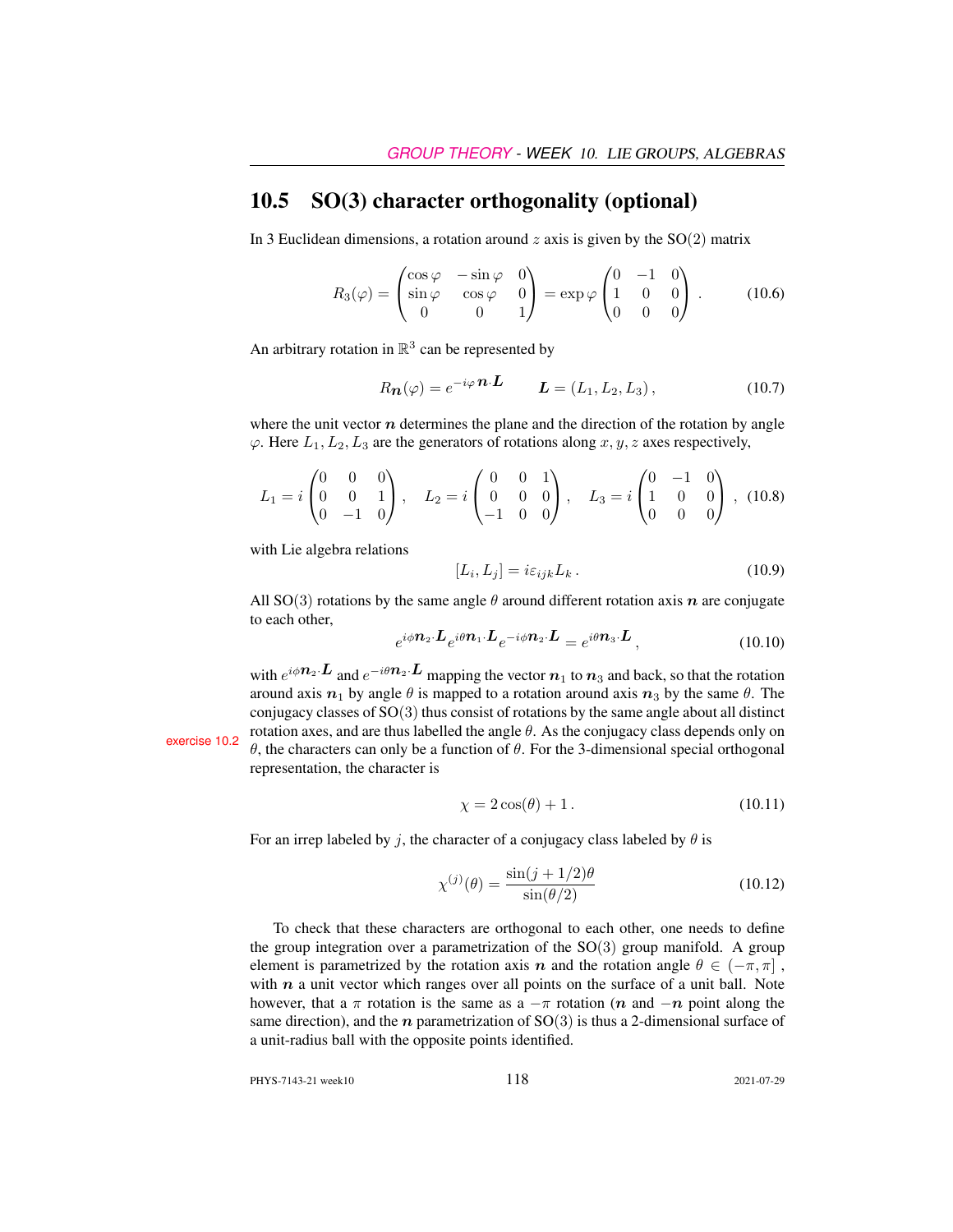The Haar measure for  $SO(3)$  requires a bit of work, here we just note that after the integration over the solid angle (characters do not depend on it), the Haar measure is

<span id="page-8-1"></span>
$$
dg = d\mu(\theta) = \frac{d\theta}{2\pi}(1 - \cos(\theta)) = \frac{d\theta}{\pi}\sin^2(\theta/2). \tag{10.13}
$$

exercise [10.3](#page-21-2) With this measure the characters are orthogonal, and the character orthogonality the-<br>orems follow, of the same form as for the finite groups, but with the group averages replaced by the continuous, parameter dependant group integrals

$$
\frac{1}{|G|} \sum_{g \in G} \to \int_G \! dg \, .
$$

The good news is that, as explained in ChaosBook.org Chap. *[Relativity for cyclists](http://birdtracks.eu/courses/PHYS-7143-19/continuous.pdf)* (and in *Group Theory - Birdtracks, Lie's, and Exceptional Groups* [\[11\]](#page-20-0)), one never needs to actually explicitly construct a group manifold parametrizations and the corresponding Haar measure.

# <span id="page-8-0"></span>10.6 Linear algebra (optional)

In this section we collect a few basic definitions. A sophisticated reader might prefer skipping straight to the definition of the Lie product  $(10.21)$ , the big difference between the group elements product used so far in discussions of finite groups, and what is needed to describe continuous groups.

Vector space. A set V of elements x, y, z, . . . is called a *vector* (or *linear*) *space* over a field  $F$  if

- (a) *vector addition* "+" is defined in  $V$  such that  $V$  is an abelian group under addition, with identity element 0;
- (b) the set is *closed* with respect to *scalar multiplication* and vector addition

$$
a(\mathbf{x} + \mathbf{y}) = a\mathbf{x} + a\mathbf{y}, \qquad a, b \in \mathbb{F}, \quad \mathbf{x}, \mathbf{y} \in V
$$
  
\n
$$
(a + b)\mathbf{x} = a\mathbf{x} + b\mathbf{x}
$$
  
\n
$$
a(b\mathbf{x}) = (ab)\mathbf{x}
$$
  
\n
$$
1\mathbf{x} = \mathbf{x}, \qquad 0\mathbf{x} = \mathbf{0}.
$$
 (10.14)

Here the field  $\mathbb F$  is either  $\mathbb R$ , the field of reals numbers, or  $\mathbb C$ , the field of complex numbers. Given a subset  $V_0 \subset V$ , the set of all linear combinations of elements of  $V_0$ , or the *span* of  $V_0$ , is also a vector space.

**A basis.**  $\{e^{(1)}, \dots, e^{(d)}\}$  is any linearly independent subset of V whose span is V. The number of basis elements d is the *dimension* of the vector space V.

2021-07-29 119 PHYS-7143-21 week10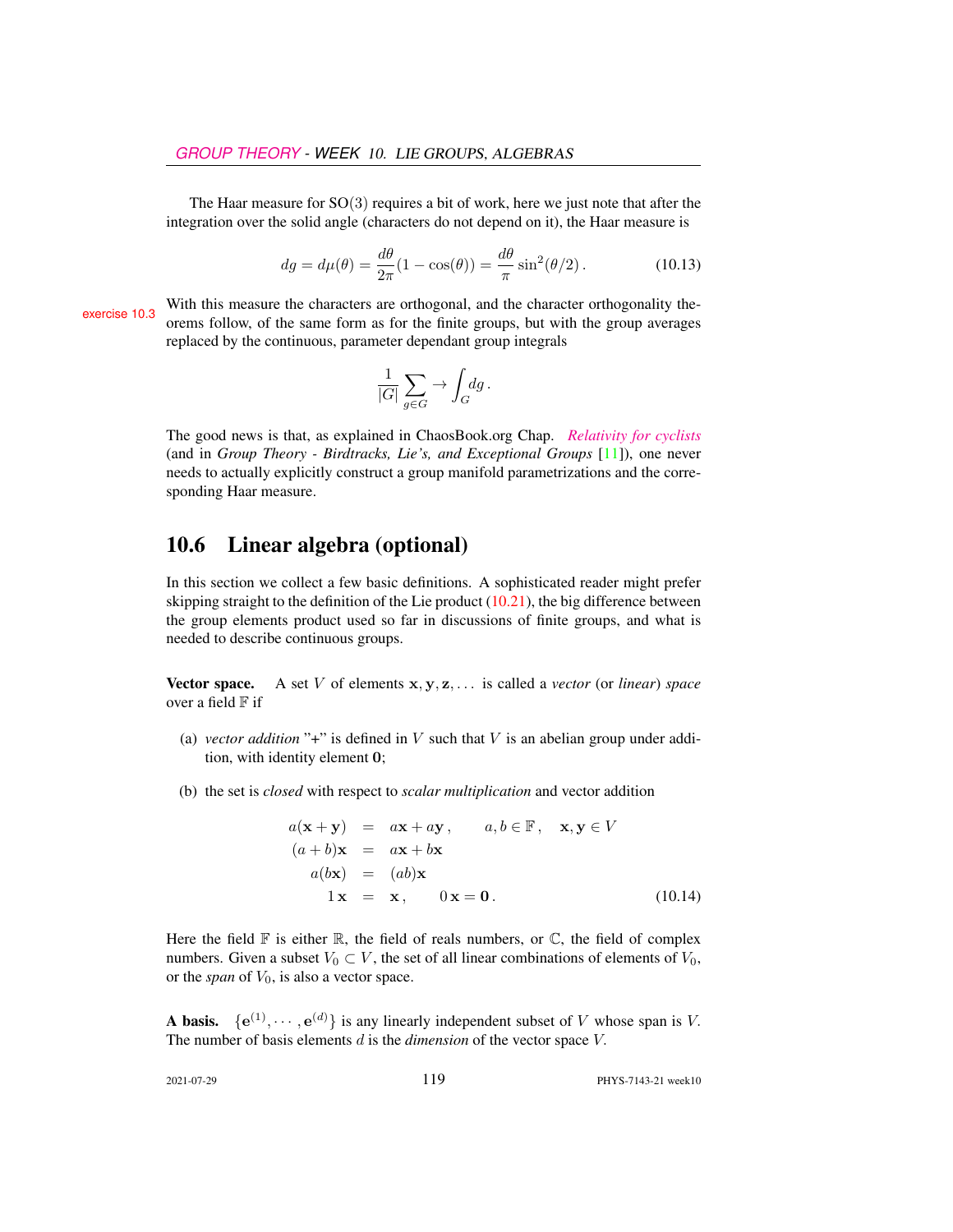**Dual space, dual basis.** Under a general linear transformation  $g \in GL(n, \mathbb{F})$ , the row of basis vectors transforms by right multiplication as  $e^{(j)} = \sum_k (g^{-1})^j{}_k e^{(k)}$ , and the column of  $x_a$ 's transforms by left multiplication as  $x' = \mathbf{g}x$ . Under left multiplication the column (row transposed) of basis vectors  $e_{(k)}$  transforms as  $e_{(j)} = (g^{\dagger})_j{}^k e_{(k)}$ , where the *dual rep*  $g^{\dagger} = (g^{-1})^{\top}$  is the transpose of the inverse of g. This observation motivates introduction of a *dual* representation space  $\overline{V}$ , the space on which  $GL(n, \mathbb{F})$ acts via the dual rep  $g^{\dagger}$ .

**Definition.** If V is a vector representation space, then the *dual space*  $\overline{V}$  is the set of all linear forms on  $V$  over the field  $\mathbb{F}$ .

If  $\{e^{(1)}, \dots, e^{(d)}\}$  is a basis of V, then  $\bar{V}$  is spanned by the *dual basis*  $\{e_{(1)}, \dots, e_{(d)}\}$ , the set of d linear forms  $e_{(k)}$  such that

$$
\mathbf{e}_{(j)} \cdot \mathbf{e}^{(k)} = \delta_j^k
$$

,

where  $\delta_j^k$  is the Kronecker symbol,  $\delta_j^k = 1$  if  $j = k$ , and zero otherwise. The components of dual representation space vectors  $\bar{y} \in \bar{V}$  will here be distinguished by upper indices

$$
(y^1, y^2, \dots, y^n). \tag{10.15}
$$

They transform under  $GL(n, \mathbb{F})$  as

$$
y'^a = (\mathbf{g}^\dagger)^a{}_b y^b. \tag{10.16}
$$

For  $GL(n, \mathbb{F})$  no complex conjugation is implied by the <sup>†</sup> notation; that interpretation applies only to unitary subgroups  $U(n) \subset GL(n, \mathbb{C})$ . In the index notation, g can be distinguished from  $g^{\dagger}$  by keeping track of the relative ordering of the indices,

$$
(\mathbf{g})_a^b \to g_a^b \,, \qquad (\mathbf{g}^\dagger)_a^b \to g^b{}_a \,. \tag{10.17}
$$

**Algebra.** A set of r elements  $\mathbf{t}_{\alpha}$  of a vector space T forms an algebra if, in addition to the vector addition and scalar multiplication,

(a) the set is *closed* with respect to multiplication  $T \cdot T \rightarrow T$ , so that for any two elements  $\mathbf{t}_{\alpha}, \mathbf{t}_{\beta} \in \mathcal{T}$ , the product  $\mathbf{t}_{\alpha} \cdot \mathbf{t}_{\beta}$  also belongs to  $\mathcal{T}$ :

$$
\mathbf{t}_{\alpha} \cdot \mathbf{t}_{\beta} = \sum_{\gamma=0}^{r-1} \tau_{\alpha\beta}{}^{\gamma} \mathbf{t}_{\gamma}, \qquad \tau_{\alpha\beta}{}^{\gamma} \in \mathbb{C} \, ; \tag{10.18}
$$

(b) the multiplication operation is *distributive*:

$$
(\mathbf{t}_{\alpha} + \mathbf{t}_{\beta}) \cdot \mathbf{t}_{\gamma} = \mathbf{t}_{\alpha} \cdot \mathbf{t}_{\gamma} + \mathbf{t}_{\beta} \cdot \mathbf{t}_{\gamma} \n\mathbf{t}_{\alpha} \cdot (\mathbf{t}_{\beta} + \mathbf{t}_{\gamma}) = \mathbf{t}_{\alpha} \cdot \mathbf{t}_{\beta} + \mathbf{t}_{\alpha} \cdot \mathbf{t}_{\gamma}.
$$

The set of numbers  $\tau_{\alpha\beta}^{\gamma}$  are called the *structure constants*. They form a matrix rep of the algebra,

$$
(\mathbf{t}_{\alpha})_{\beta}{}^{\gamma} \equiv \tau_{\alpha\beta}{}^{\gamma},\tag{10.19}
$$

PHYS-7143-21 week10 120 2021-07-29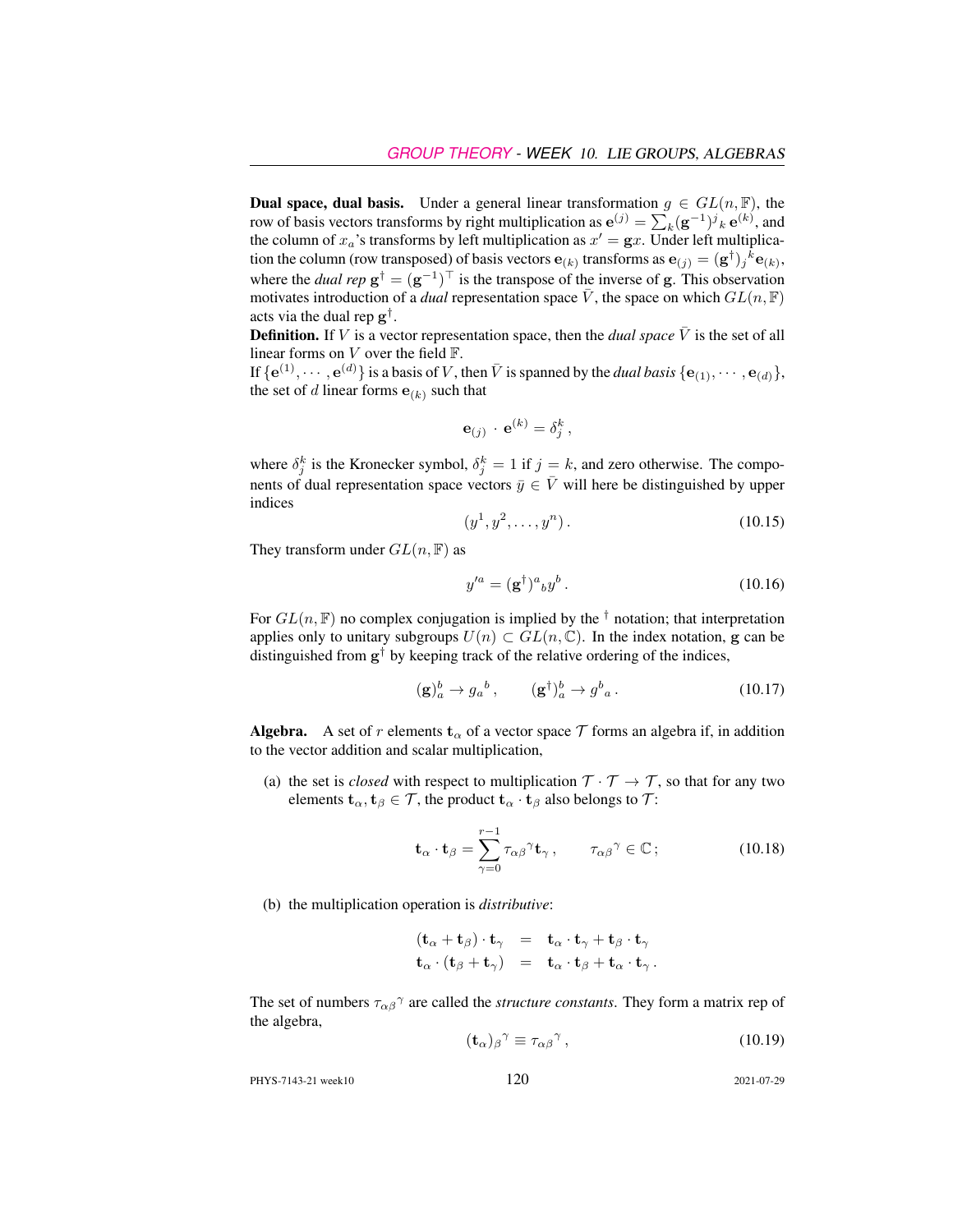whose dimension is the dimension  $r$  of the algebra itself.

Depending on what further assumptions one makes on the multiplication, one obtains different types of algebras. For example, if the multiplication is associative

$$
(\mathbf{t}_{\alpha}\cdot\mathbf{t}_{\beta})\cdot\mathbf{t}_{\gamma}=\mathbf{t}_{\alpha}\cdot(\mathbf{t}_{\beta}\cdot\mathbf{t}_{\gamma}),
$$

the algebra is *associative*. Typical examples of products are the *matrix product*

$$
(\mathbf{t}_{\alpha} \cdot \mathbf{t}_{\beta})_a^c = (t_{\alpha})_a^b (t_{\beta})_b^c, \qquad \mathbf{t}_{\alpha} \in V \otimes \bar{V}, \tag{10.20}
$$

and the *Lie product*

<span id="page-10-1"></span>
$$
(\mathbf{t}_{\alpha} \cdot \mathbf{t}_{\beta})_a^c = (t_{\alpha})_a^b (t_{\beta})_b^c - (t_{\alpha})_c^b (t_{\beta})_b^a, \qquad \mathbf{t}_{\alpha} \in V \otimes \bar{V}
$$
 (10.21)

which defines a *Lie algebra*.

# <span id="page-10-0"></span>10.7 Lie groups for pedestrians (optional)

[...] which is an expression of consecration of angular momentum.

— Mason A. Porter's student

**Definition:** A Lie group is a topological group G such that (i) G has the structure of a smooth differential manifold, and (ii) the composition map  $G \times G \to G$ :  $(q, h) \to$  $gh^{-1}$  is smooth, i.e.,  $\mathbb{C}^{\infty}$  differentiable.

Do not be mystified by this definition. Mathematicians also have to make a living. The compact Lie groups that we will deploy here are a generalization of the theory of  $SO(2) \simeq U(1)$  rotations, i.e., Fourier analysis. By a 'smooth differential manifold' one means objects like the circle of angles that parameterize continuous rotations in a plane, figure [10.2,](#page-11-0) or the manifold swept by the three Euler angles that parameterize SO(3) rotations.

By 'compact' one means that these parameters run over finite ranges, as opposed to parameters in hyperbolic geometries, such as Minkowsky  $SO(3, 1)$ . The groups we focus on here are compact by default, as their representations are linear, finite-dimensional matrix subgroups of the unitary matrix group  $U(d)$ .

*Example 1. Circle group.* A circle with a direction, figure [10.2,](#page-11-0) is invariant under rotation by any angle  $\theta \in [0, 2\pi)$ , and the group multiplication corresponds to composition of two rotations  $\theta_1 + \theta_2$  mod  $2\pi$ . The natural representation of the group action is by a complex numbers of absolute value 1, i.e., the exponential  $e^{i\theta}$ . The composition rule is then the complex multiplication  $e^{i\theta_2}e^{i\theta_1} = e^{i(\theta_1 + \theta_2)}$ . The circle group is a *continuous group*, with infinite number of elements, parametrized by the continuous parameter  $\theta \in [0, 2\pi)$ . It can be thought of as the  $n \to \infty$  limit of the cyclic group  $C_n$ . Note that the circle divided into n segments is *compact*, in distinction to the infinite lattice of integers Z, whose limit is a *line* (noncompact, of infinite length).

2021-07-29 121 PHYS-7143-21 week10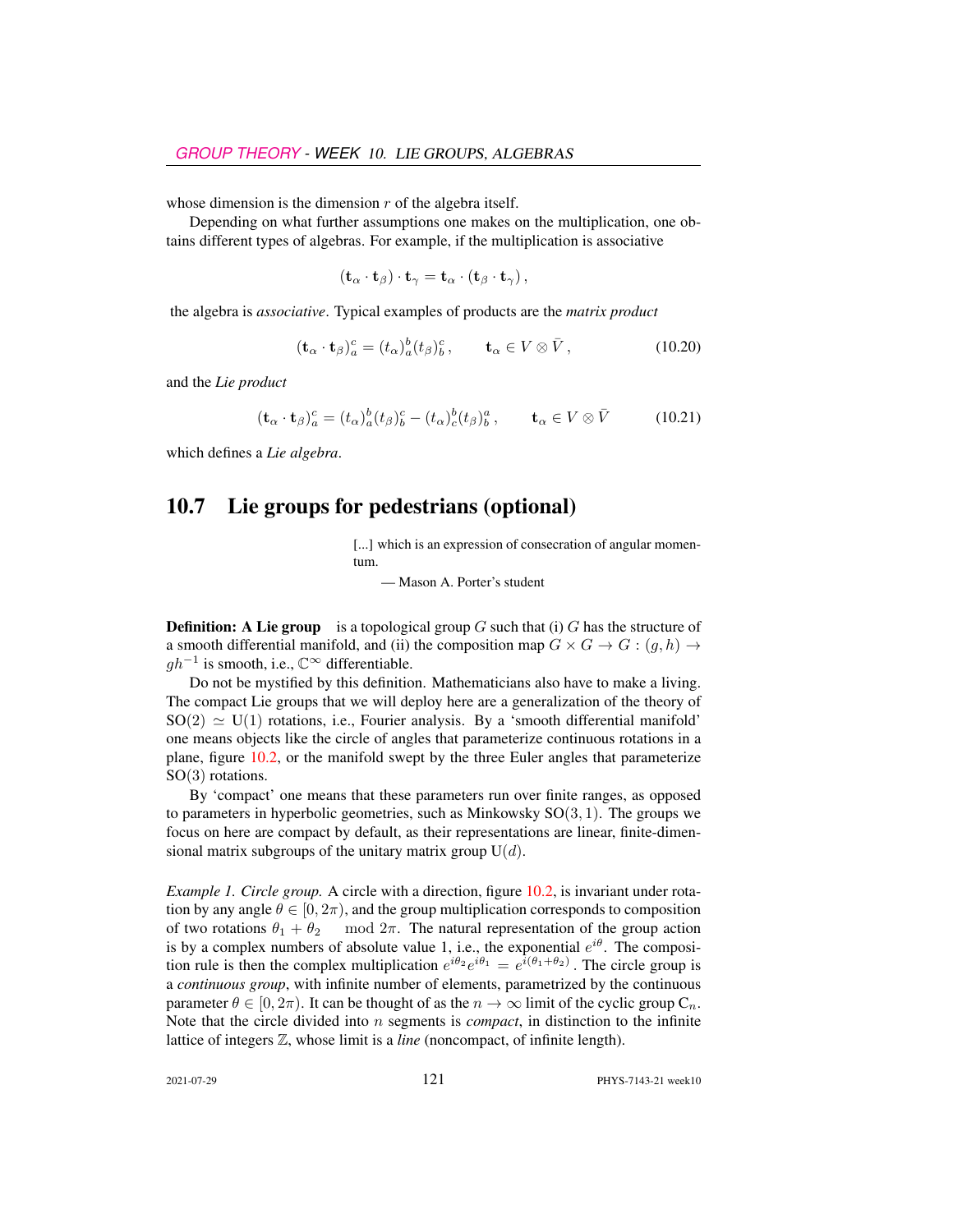

<span id="page-11-0"></span>Figure 10.2: Circle group  $S^1 = SO(2)$ , the symmetry group of a circle with directed rotations, is a compact group, as its natural parametrization is either the angle  $\phi \in$  $[0, 2\pi)$ , or the perimeter  $x \in [0, L)$ .

An element of a  $\left[ d \times d \right]$  -dimensional matrix representation of a *Lie group* continuously connected to identity can be written as

<span id="page-11-2"></span>
$$
g(\phi) = e^{i\phi \cdot T}, \qquad \phi \cdot T = \sum_{a=1}^{N} \phi_a T_a, \qquad (10.22)
$$

where  $\phi \cdot T$  is a *Lie algebra* element,  $T_a$  are matrices called 'generators', and  $\phi =$  $(\phi_1, \phi_2, \dots, \phi_N)$  are the parameters of the transformation. Repeated indices are summed throughout, and the dot product refers to a sum over Lie algebra generators. Sometimes it is convenient to use the Dirac bra-ket notation for the Euclidean product of two real vectors  $x, y \in \mathbb{R}^d$ , or the product of two complex vectors  $x, y \in \mathbb{C}^d$ , i.e., indicate complex  $x$ -transpose times  $y$  by

$$
\langle x|y\rangle = x^{\dagger}y = \sum_{i}^{d} x_{i}^{*}y_{i}.
$$
 (10.23)

Finite unitary transformations  $\exp(i\phi \cdot T)$  are generated by sequences of infinitesimal steps of form

<span id="page-11-1"></span>
$$
g(\delta\phi) \simeq 1 + i\delta\phi \cdot T \,, \quad \delta\phi \in \mathbb{R}^N \,, \quad |\delta\phi| \ll 1 \,, \tag{10.24}
$$

where  $T_a$ , the *generators* of infinitesimal transformations, are a set of linearly independent  $[d \times d]$  hermitian matrices (see figure [10.3](#page-12-0) (b)).

The reason why one can piece a global transformation from infinitesimal steps is that the choice of the "origin" in coordinatization of the group manifold sketched in figure  $10.3$  (a) is arbitrary. The coordinatization of the tangent space at one point on the group manifold suffices to have it everywhere, by a coordinate transformation  $g$ , i.e., the new origin y is related to the old origin x by conjugation  $y = g^{-1}xg$ , so all tangent spaces belong the same class, they are geometrically equivalent.

Unitary and orthogonal groups are defined as groups that preserve 'length' norms,  $\langle gx|gx \rangle = \langle x|x \rangle$ , and infinitesimally their generators [\(10.24\)](#page-11-1) induce no change in the

PHYS-7143-21 week10 122 2021-07-29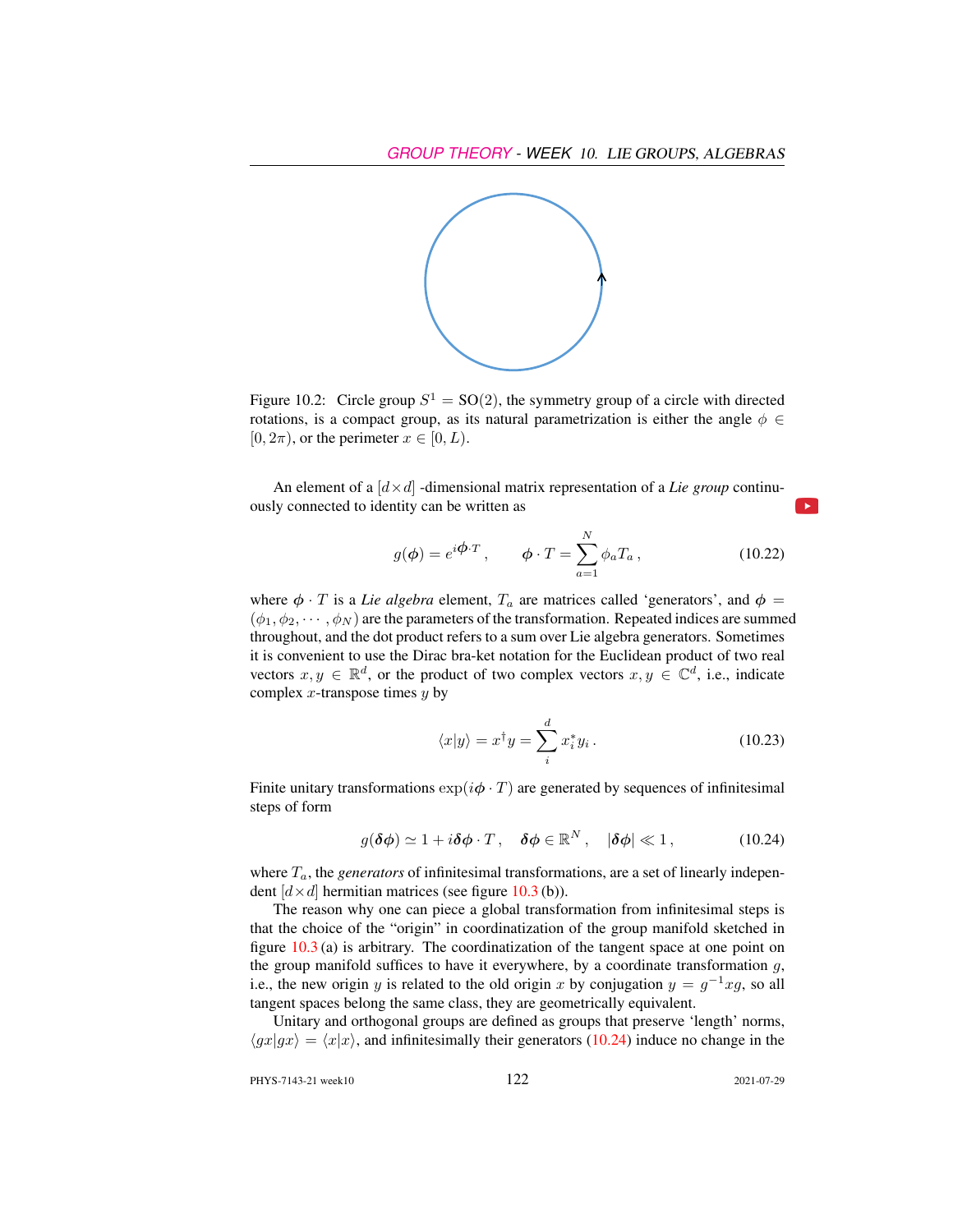

<span id="page-12-0"></span>Figure 10.3: (a) Lie algebra fields  $\{t_1, \dots, t_N\}$  span the tangent space of the group orbit  $\mathcal{M}_x$  at state space point x, see [\(10.26\)](#page-12-1) (figure from [WikiMedia.org\)](https://commons.wikimedia.org/wiki/File:Image_Tangent-plane.svg). (b) A global group transformation  $g: x \to x'$  can be pieced together from a series of infinitesimal steps along a continuous trajectory connecting the two points. The group orbit of state space point  $x \in \mathbb{R}^d$  is the N-dimensional manifold of all actions of the elements of group  $G$  on  $x$ .

norm,  $\langle T_a x | x \rangle + \langle x | T_a x \rangle = 0$ , hence the Lie algebra generators  $T_a$  are hermitian for,

$$
T_a^{\dagger} = T_a \,. \tag{10.25}
$$

The flow field at the state space point  $x$  induced by the action of the group is given by the set of  $N$  tangent fields

<span id="page-12-1"></span>
$$
t_a(x)_i = (T_a)_{ij} x_j , \t\t(10.26)
$$

which span the d-dimensional *group tangent space* at state space point x, parametrized by  $\delta\phi$ .

For continuous groups the Lie algebra, i.e., the algebra spanned by the set of  $N$  generators  $T_a$  of infinitesimal transformations, takes the role that the  $|G|$  group elements play in the theory of discrete groups (see figure [10.3\)](#page-12-0).

### 10.7.1 Invariants

One constructs the irreps of finite groups by identifying matrices that commute with all group elements, and using their eigenvalues to decompose arbitrary representation of the group into a unique sum of irreps. The same strategy works for the compact Lie groups, [\(10.30\)](#page-13-0), and is indeed the key idea that distinguishes the invariance groups classification developed in *Group Theory - Birdtracks, Lie's, and Exceptional Groups* [\[11\]](#page-20-0) from the 19th century Cartan-Killing classification of Lie algebras.

**Definition.** The vector  $q \in V$  is an *invariant vector* if for any transformation  $g \in \mathcal{G}$ 

<span id="page-12-3"></span>
$$
q = Gq. \tag{10.27}
$$

**Definition.** A tensor  $x \in V^p \otimes \overline{V}^q$  is an *invariant tensor* if for any  $g \in G$ 

<span id="page-12-2"></span>
$$
x_{b_1...b_q}^{a_1a_2...a_p} = G^{a_1}{}_{c_1} G^{a_2}{}_{c_2} \dots G_{b_1}{}^{d_1} \dots G_{b_q}{}^{d_q} x_{d_1...d_q}^{c_1c_2...c_p} \,. \tag{10.28}
$$

If a bilinear form  $m(\bar{x}, y) = x^a M_a{}^b y_b$  is invariant for all  $g \in \mathcal{G}$ , the matrix

$$
M_a{}^b = G_a{}^c G^b{}_d M_c{}^d \tag{10.29}
$$

2021-07-29 123 PHYS-7143-21 week10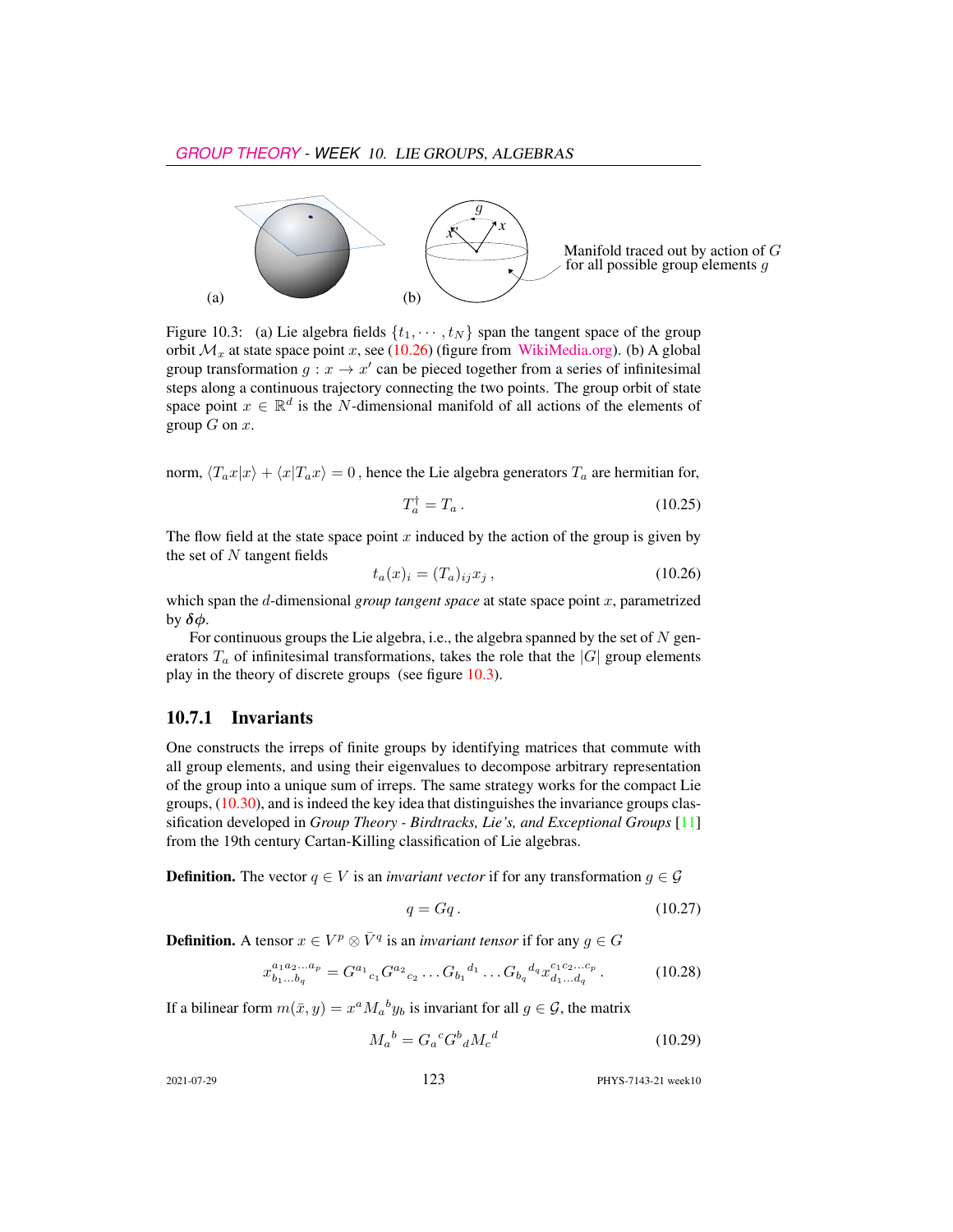is an *invariant matrix*. Multiplying with  $G_b^e$  and using the unitary, we find that the invariant matrices *commute* with all transformations  $g \in \mathcal{G}$ :

<span id="page-13-0"></span>
$$
[G, \mathbf{M}] = 0. \tag{10.30}
$$

**Definition.** An *invariance group*  $G$  is the set of all linear transformations [\(10.28\)](#page-12-2) that preserve the primitive invariant relations (and, by extension, *all* invariant relations)

$$
p_1(x, \bar{y}) = p_1(Gx, \bar{y}G^{\dagger})
$$
  
\n
$$
p_2(x, y, z, \ldots) = p_2(Gx, Gy, Gz \ldots), \qquad \ldots.
$$
 (10.31)

Unitarity guarantees that all contractions of primitive invariant tensors, and hence all composed tensors  $h \in H$ , are also invariant under action of G. As we assume unitary  $G$ , it follows that the list of primitives must always include the Kronecker delta.

*Example 2.* If  $p^a q_a$  is the only invariant of  $\mathcal G$ 

$$
{p'}^a q'_a = p^b (G^\dagger G)_b{}^c q_c = p^a q_a , \qquad (10.32)
$$

then G is the full *unitary group*  $U(n)$  (invariance group of the complex norm  $|x|^2 =$  $x^b x_a \delta_b^a$ ), whose elements satisfy

$$
G^{\dagger}G = 1. \tag{10.33}
$$

*Example 3.* If we wish the z-direction to be invariant in our 3-dimensional space,  $q = (0, 0, 1)$  is an invariant vector [\(10.27\)](#page-12-3), and the invariance group is  $O(2)$ , the group of all rotations in the  $x-y$  plane.

### 10.7.2 Infinitesimal transformations, Lie algebras

A unitary transformation  $G$  infinitesimally close to unity can be written as

<span id="page-13-1"></span>
$$
G_a{}^b = \delta_a^b + i D_a^b \,,\tag{10.34}
$$

where D is a hermitian matrix with small elements,  $|D_a^b| \ll 1$ . The action of  $g \in \mathcal{G}$  on the conjugate space is given by

$$
(G^{\dagger})_b{}^a = G^a{}_b = \delta^a_b - i D^a_b. \tag{10.35}
$$

D can be parametrized by  $N \leq n^2$  real parameters. N, the maximal number of independent parameters, is called the *dimension* of the group (also the dimension of the Lie algebra, or the dimension of the adjoint rep).

Here we shall consider only infinitesimal transformations of form  $G = 1 + iD$ ,  $|D_b^a| \ll 1$ . We do not study the entire group of invariant transformation, but only the transformations connected to the identity. For example, we shall not consider invariances under coordinate reflections.

The generators of infinitesimal transformations [\(10.34\)](#page-13-1) are hermitian matrices and belong to the  $D_b^a \in V \otimes \bar{V}$  space. However, not any element of  $V \otimes \bar{V}$  generates an

PHYS-7143-21 week10 124 2021-07-29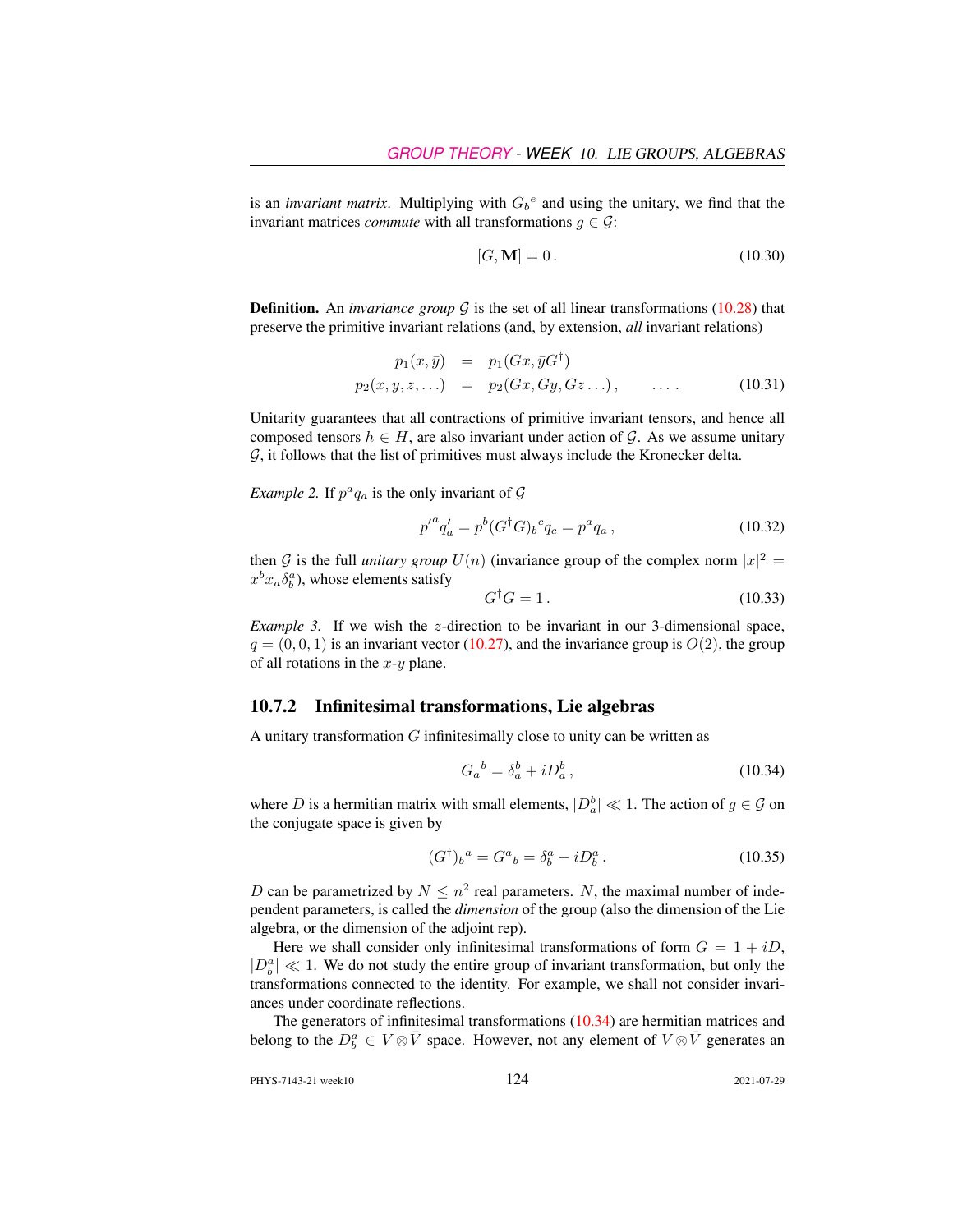allowed transformation; indeed, one of the main objectives of group theory is to define the class of allowed transformations.

This subspace is called the *adjoint* space, and its special role warrants introduction of special notation. We shall refer to this vector space by letter  $A$ , in distinction to the defining space  $V$ . We shall denote its dimension by  $N$ , label its tensor indices by  $i, j, k, \ldots$ , denote the corresponding Kronecker delta by a thin, straight line,

$$
\delta_{ij} = i \longrightarrow j, \qquad i, j = 1, 2, ..., N,
$$
\n(10.36)

and the corresponding transformation generators by

$$
(C_A)_i, \, \, a^a = \frac{1}{\sqrt{a}} (T_i)_b^a = i \, \underbrace{\qquad \qquad}_{b} \qquad a, \, b \quad = \quad 1, 2, \ldots, n
$$
\n
$$
i \quad = \quad 1, 2, \ldots, N \, .
$$

Matrices  $T_i$  are called the *generators* of infinitesimal transformations. Here  $a$  is an (uninteresting) overall normalization fixed by the orthogonality condition

$$
(T_i)_b^a(T_j)_a^b = \text{tr}(T_iT_j) = a\,\delta_{ij}
$$
\n
$$
\longrightarrow \qquad \qquad \bullet \qquad \qquad (10.37)
$$

For every invariant tensor q, the infinitesimal transformations  $G = 1 + iD$  must sat-isfy the invariance condition [\(10.27\)](#page-12-3). Parametrizing  $D$  as a projection of an arbitrary hermitian matrix  $H \in V \otimes \overline{V}$  into the adjoint space,  $D = P_A H \in V \otimes \overline{V}$ ,

$$
D_b^a = \frac{1}{a}(T_i)_b^a \epsilon_i, \qquad (10.38)
$$

we obtain the *invariance condition* which the *generators* must satisfy: they *annihilate* invariant tensors:

<span id="page-14-0"></span>
$$
T_i q = 0. \tag{10.39}
$$

To state the invariance condition for an arbitrary invariant tensor, we need to define the action of generators on the tensor reps. By substituting  $G = 1 + i\epsilon \cdot T + O(\epsilon^2)$ and keeping only the terms linear in  $\epsilon$ , we find that the generators of infinitesimal transformations for tensor reps act by touching one index at a time:

$$
(T_i)_{b_1...b_q}^{a_1a_2...a_p}, d_q...d_1 = (T_i)_{c_1}^{a_1} \delta_{c_2}^{a_2} ... \delta_{c_p}^{a_p} \delta_{b_1}^{d_1} ... \delta_{b_q}^{d_q}
$$

$$
+ \delta_{c_1}^{a_1} (T_i)_{c_2}^{a_2} ... \delta_{c_p}^{a_p} \delta_{b_1}^{d_1} ... \delta_{b_q}^{d_q} + ... + \delta_{c_1}^{a_1} \delta_{c_2}^{a_2} ... (T_i)_{c_p}^{a_p} \delta_{b_1}^{d_1} ... \delta_{b_q}^{d_q}
$$

$$
- \delta_{c_1}^{a_1} \delta_{c_2}^{a_2} ... \delta_{c_p}^{a_p} (T_i)_{b_1}^{d_1} ... \delta_{b_q}^{d_q} - ... - \delta_{c_1}^{a_1} \delta_{c_2}^{a_2} ... \delta_{c_p}^{a_p} \delta_{b_1}^{d_1} ... (T_i)_{b_q}^{d_q}.
$$
(10.40)

This forest of indices vanishes in the birdtrack notation, enabling us to visualize the formula for the generators of infinitesimal transformations for any tensor representation:

 *<sup>T</sup>* <sup>=</sup> <sup>+</sup> <sup>−</sup> , (10.41)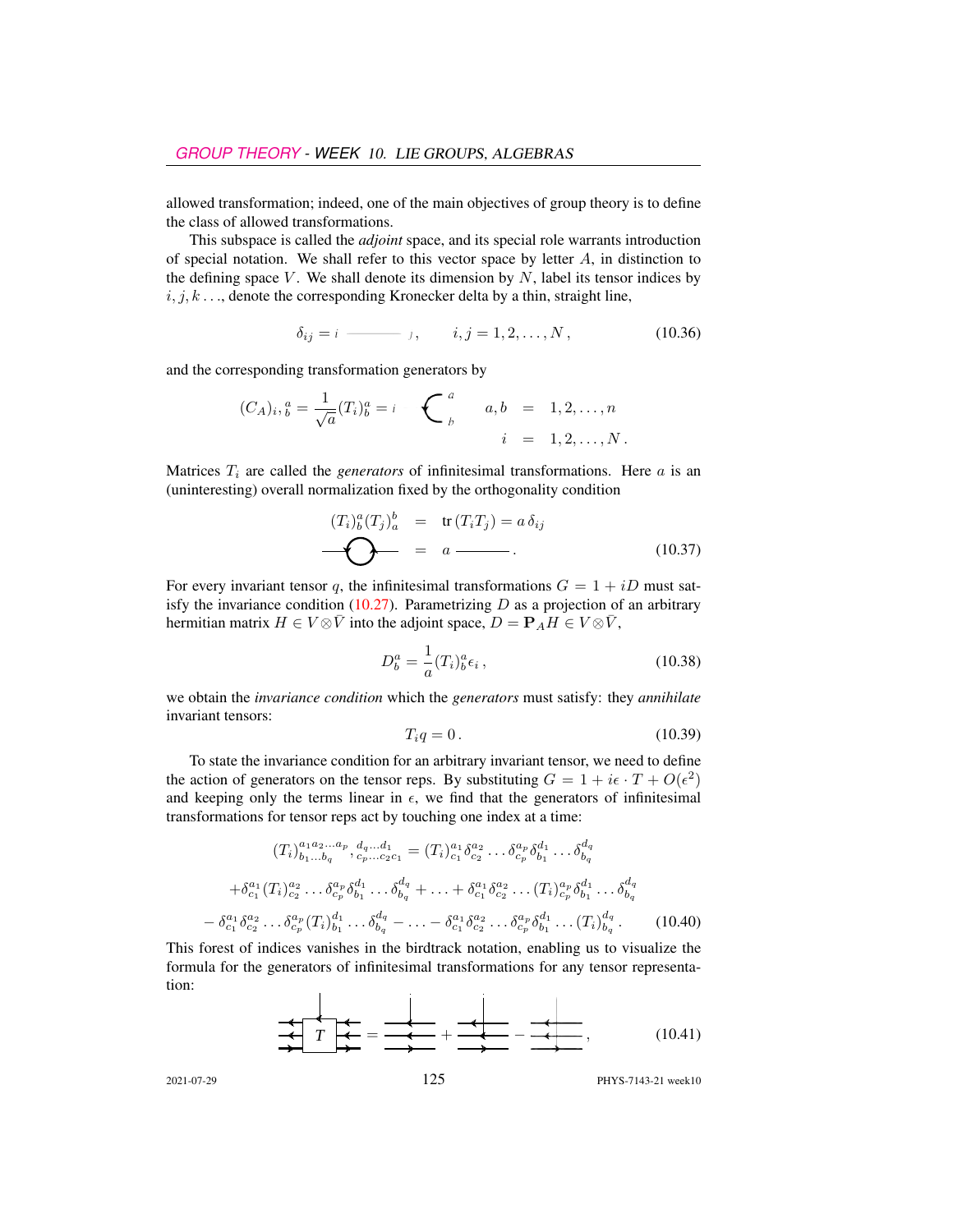with a relative minus sign between lines flowing in opposite directions. The reader will recognize this as the Leibnitz rule.

The invariance conditions take a particularly suggestive form in the birdtrack notation. Equation [\(10.39\)](#page-14-0) amounts to the insertion of a generator into all external legs of the diagram corresponding to the invariant tensor  $q$ :

<span id="page-15-0"></span>

The insertions on the lines going into the diagram carry a minus sign relative to the insertions on the outgoing lines.

As the simplest example of computation of the generators of infinitesimal transformations acting on spaces other than the defining space, consider the adjoint rep. Where does the ugly word "adjoint" come from in this context is not obvious, but remember it this way: this is the one [distinguished representation,](http://jakobschwichtenberg.com/adjoint-representation/) which is intrinsic to the Lie algebra, with the explicit matrix elements  $(T_i)_{jk}$  of the adjoint rep given by the fully antisymmetric structure constants  $iC_{ijk}$  of the algebra (i.e., its multiplication table under the commutator product). It's the continuous groups analogue of the multiplication table, or the regular representation for the finite groups. The factor  $i$  ensures their reality (in the case of hermitian generators  $T_i$ ), and we keep track of the overall signs by always reading indices *counterclockwise* around a vertex:

 $\dot{i}$ 

<span id="page-15-1"></span>
$$
-iC_{ijk} =
$$
\n
$$
k
$$
\n
$$
= -\bigotimes (10.43)
$$
\n(10.43)

As all other invariant tensors, the generators must satisfy the invariance conditions [\(10.42\)](#page-15-0):



Redrawing this a little and replacing the adjoint rep generators [\(10.43\)](#page-15-1) by the structure constants, we find that the generators obey the *Lie algebra* commutation relation

<span id="page-15-2"></span>
$$
\underbrace{\begin{array}{c}\n1 \\
1 \\
1\n\end{array}}\n\begin{array}{c}\n-\n\end{array}\n\begin{array}{c}\n\end{array}\n\begin{array}{c}\n\end{array}\n\begin{array}{c}\n\end{array}\n\begin{array}{c}\n\end{array}\n\begin{array}{c}\n\end{array}\n\begin{array}{c}\n\end{array}\n\begin{array}{c}\n\end{array}\n\begin{array}{c}\n\end{array}\n\begin{array}{c}\n\end{array}\n\end{array}\n\tag{10.45}
$$

PHYS-7143-21 week10 126 2021-07-29

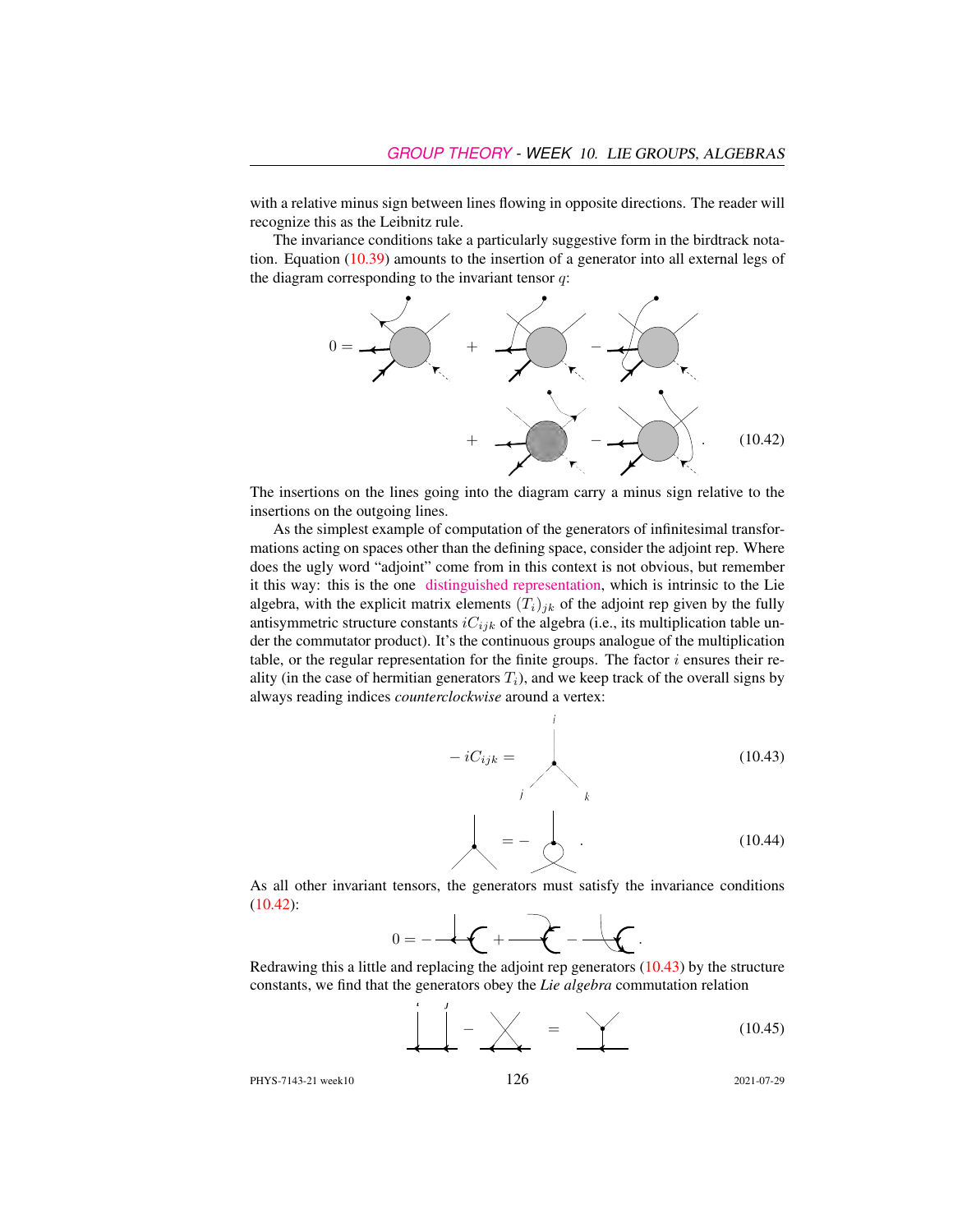In other words, the Lie algebra commutator

$$
T_i T_j - T_j T_i = i C_{ijk} T_k. \qquad (10.46)
$$

is simply a statement that  $T_i$ , the generators of invariance transformations, are themselves invariant tensors. Now, honestly, do you prefer the three-birdtracks equation [\(10.45\)](#page-15-2), or the mathematician's page-long definition of the [adjoint](https://www.encyclopediaofmath.org/index.php/Adjoint_representation_of_a_Lie_group) rep? It's a classic example of bad notation getting into way of understanding a relation of beautiful simplicity. The invariance condition for structure constants  $C_{ijk}$  is likewise

0 = + + .

Rewriting this with the dot-vertex [\(10.43\)](#page-15-1), we obtain

$$
\angle - \angle - \angle = \angle \qquad (10.47)
$$

This is the Lie algebra commutator for the adjoint rep generators, known as the *Jacobi relation* for the structure constants

$$
C_{ijm}C_{mkl} - C_{ljm}C_{mki} = C_{iml}C_{jkm}.
$$
\n(10.48)

Hence, the Jacobi relation is also an invariance statement, this time the statement that the structure constants are invariant tensors.

## 10.8 Nobel Prize in Physics 2020 (optional)

Students –really, anybody who has learned some physics– often ask me: is space continuous or discrete?

We do not know, but this week's  $SO(3) \approx SU(2)$  correspondence is one of the gateway drugs to speculations about quantum underpinnings of the observed spacetime. It start's with Hamilton's quaternions - the discovery that the building blocks of our apparent 3 Euclidian dimensions are 2-dimensional complex spin 1/2 'spinors', and it leads different people to different theories of quantum spacetime - one direction is the one taken by David Ritz Finkelstein, another one leads to Roger Penrose's description of Minkowski spacetime in terms of twistors.

In what follows, Erin Wells Bonning from Emory University and Predrag Cvitanovic from the Georgia Tech explain the 2020 Nobel Prize in physics in terms acces- ´ sible to all.

A half of the 2020 Nobel Prize in Physics was awarded to Roger Penrose, for the discovery that black hole formation is a robust prediction of the general theory of relativity. In 1957 Penrose, then a graduate student, met Georgia Tech's late David Ritz Finkelstein in a fateful meeting that changed both men's lives forever after. It was Finkelstein's extension of the Schwarzschild metric which provided Penrose with an

2021-07-29 127 PHYS-7143-21 week10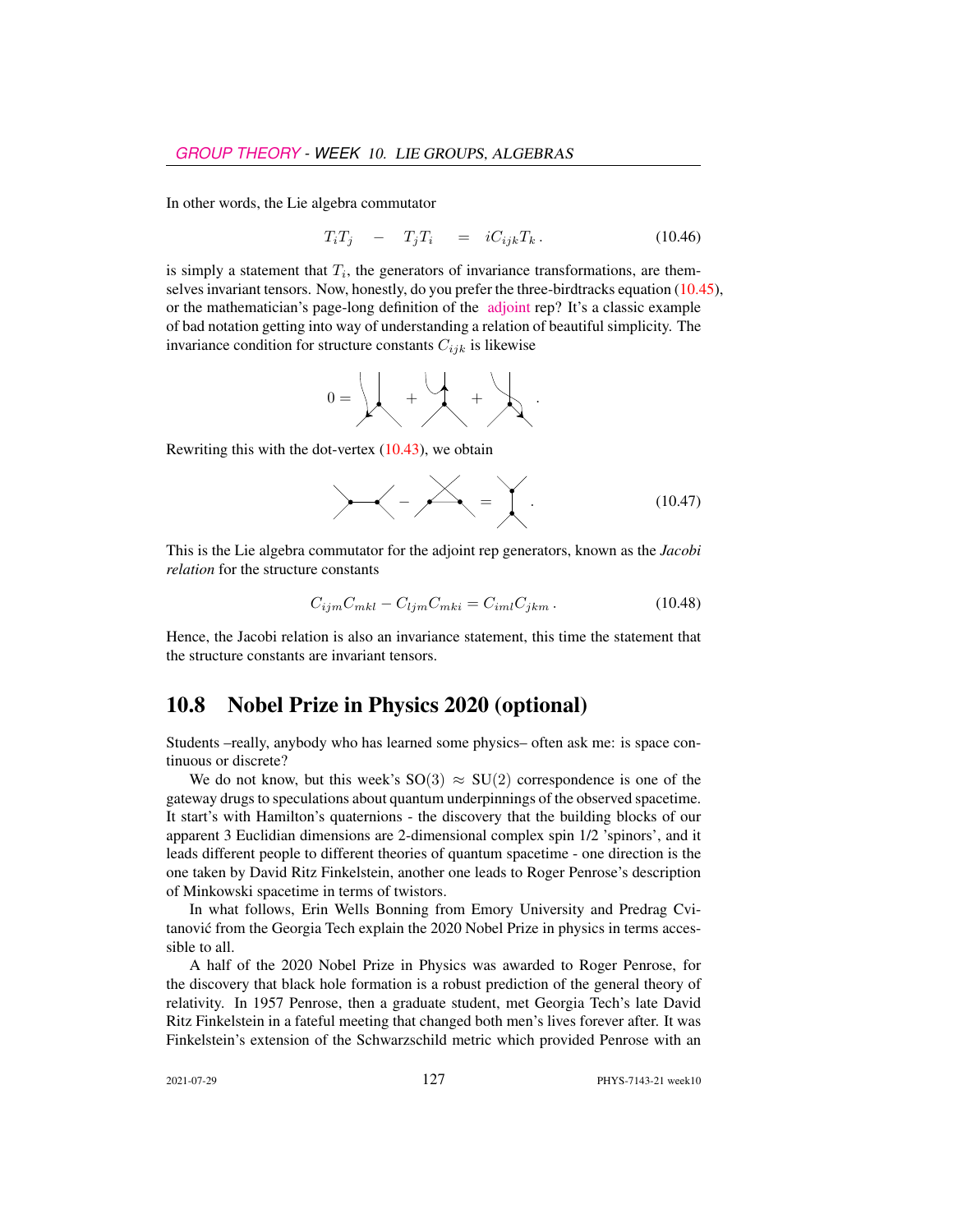opening into general relativity and set him on the path to his 1965 discovery celebrated by this year's prize.

A half of the 2020 Nobel Prize in Physics was awarded jointly to Reinhard Genzel and Andrea Ghez for the discovery of –in Ghez's words- "The Monster at the heart of the Milky Way," a black hole whose existence had been hypothesized since the early 1970s. In order to visually observe an object that famously does not emit any light, precise measurements of stars moving in the black hole's gravitational field had to be carried out. The independent work of Genzel and Ghez mapping the positions of these stars over many years has led to the clearest evidence yet that the center of our Milky Way galaxy contains "The Monster", that possibly every galaxy contains a black hole, and that the environment near it looks nothing like what was expected.

*Nobel Lecture: Roger Penrose, Nobel Prize in Physics 2020 (34 min)*

*Nobel Prize in Physics 2020 (56 min)*

**[Abstract](http://CoS.gatech.edu/events/understanding-2020-nobel-prize-physics-qa-0)** 

**[Penrose slides for Predrag's 1/2 of the presentation](http://ChaosBook.org/course2/videos/week12/Penrose.pdf)** 

- **[2020 Nobel Prizes in Chemistry and Physics, Explained](https://cos.gatech.edu/news/2020-nobel-prizes-chemistry-and-physics-explained-genetic-scissors-black-holes-and-milky-ways)**
- *Roger Penrose gets Nobel Prize. How David Ritz Finkelstein and Roger Penrose met, and exchanged their lives' paths.*
- *Negative dimensions (6 min)*
- *Andrea Ghez: "The Monster at the Heart of our Galaxy"*
- *Veritasium: "The Infinite Pattern That Never Repeats"*

### 10.8.1 Quaternionic speculations

Predrag: putting this here for a further re-examination - safely ignored:)

[Marek Danielewski](https://scholar.google.com/citations?user=NqzBgYcAAAAJ&hl=en&oi=ao) (AGH), December 29, 2020, and L. Sapa: Foundations of the Quaternion Quantum Mechanics *Foundations of the Quaternion Quantum Mechanics*, [Entropy,](https://doi.org/10.3390/e22121424) 2020, 22, 1424:

"We show that quaternion quantum mechanics has well-founded mathematical roots and can be derived from the model of the elastic continuum by Cauchy, i.e., it can be regarded as representing the physical reality of elastic continuum. Starting from the Cauchy theory (classical balance equations for isotropic Cauchy-elastic material) and using the Hamilton quaternion algebra, we present a rigorous derivation of the quaternion form of the non- and relativistic wave equations. The family of the wave equations and the Poisson equation are a straightforward consequence of the quaternion representation of the Cauchy model of the elastic continuum. This is the most general kind of quantum mechanics possessing the same kind of calculus of assertions as conventional quantum mechanics. The problem of the Schrödinger equation, where imaginary 'i' should emerge, is solved. This interpretation is an attempt to describe the ontology of quantum mechanics, and demonstrates that, besides Bohmian mechanics, the complete ontological interpretations of quantum theory exists."

PHYS-7143-21 week10 128 2021-07-29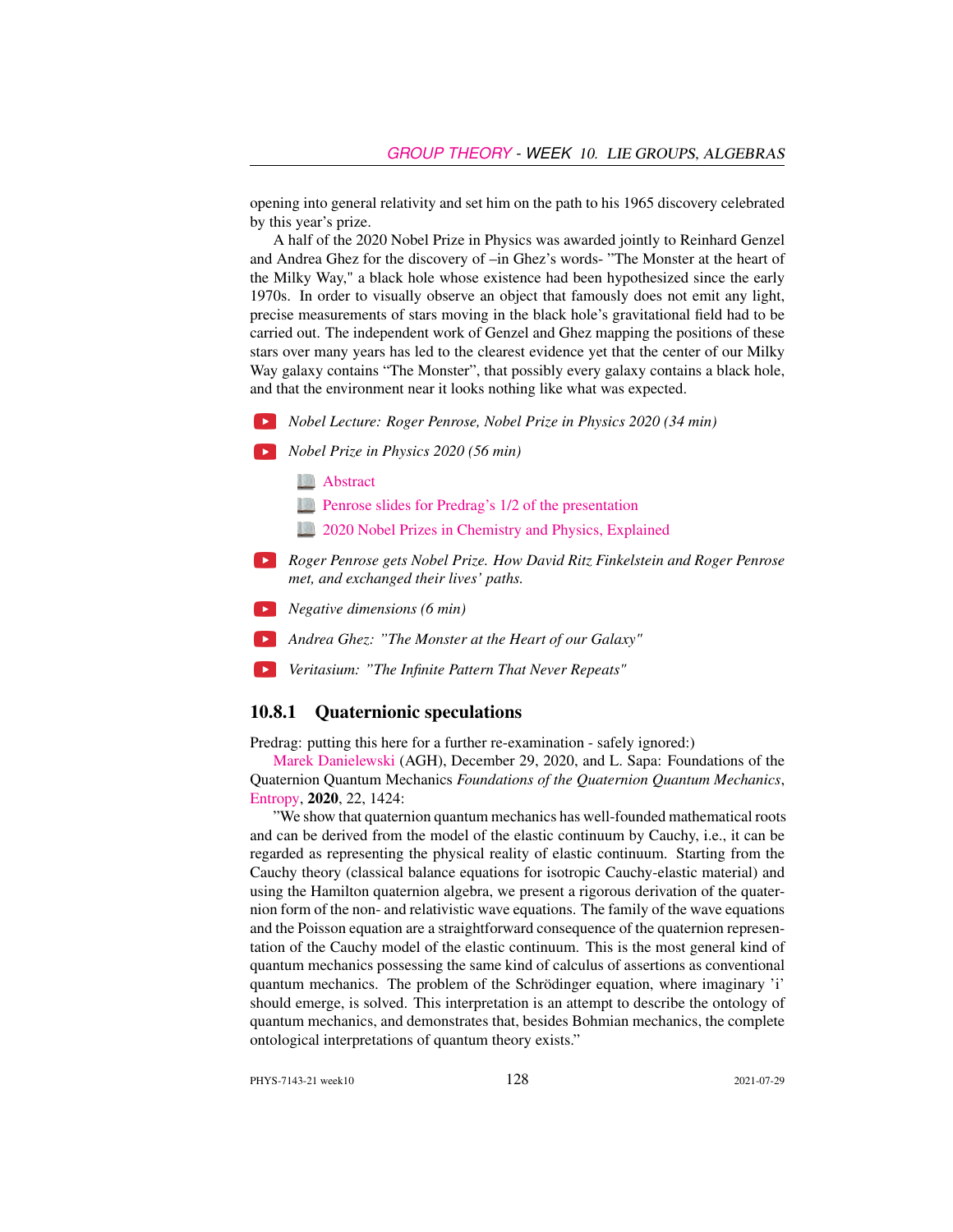It has a quack feel to it, but should be easy to work through...

For a different approach, straightforward, no quackery, see Pavel A. Bolokhov *[Quaternionic wave function](https://doi.org/10.1142/S0217751X19500015)* [arXiv:1712.04795:](http://arXiv.org/abs/1712.04795) " quaternions form a natural language for the description of quantum-mechanical wave functions with spin. We use the quaternionic spinor formalism which is in one-to-one correspondence with the usual spinor language. No unphysical degrees of freedom are admitted, in contrast to the majority of literature on quaternions. We build a Dirac Lagrangian in the quaternionic form, derive the Dirac equation and take the nonrelativistic limit to find the Schrödinger's equation. We show that the quaternionic formalism is a natural choice to start with, while in the transition to the noninteracting nonrelativistic limit, the quaternionic description effectively reduces to the regular complex wave function language. We provide an easy-to-use grammar for switching between the ordinary spinor language and the description in terms of quaternions. As an illustration of the broader range of the formalism, we also derive the Maxwell's equation from the quaternionic Lagrangian of Quantum Electrodynamics. In order to derive the equations of motion, we develop the variational calculus appropriate for this formalism. "

#### Commentary:

- Manfried Faber, Richard Gill Quaternions were invented by [Benjamin Olinde Ro](https://en.wikipedia.org/wiki/Olinde_Rodrigues)[drigues,](https://en.wikipedia.org/wiki/Olinde_Rodrigues) before Hamilton. (He is also known for Rodrigues formula for Legendre polynomials.) In 1840 he published a result on transformation groups which applied Leonhard Euler's four squares formula, a precursor to the quaternions of William Rowan Hamilton, to the problem of representing rotations in space. In 1846 Arthur Cayley acknowledged Euler's and Rodrigues' priority describing orthogonal transformations.
- Manfried Faber [MathsHistory.st-andrews:](https://mathshistory.st-andrews.ac.uk/Biographies/Rodrigues/) In 1840 Rodrigues published a mathematical paper which contains the second result for which he is known today, namely his work on transformation groups where he derived the formula for the composition of successive finite rotations by an entirely geometric method. Rodrigues' composition of rotations is basically the composition of unit quaternions.
- Predrag I teach my students that SU(2) is double cover of SO(3) and do not do more with quaternions. Octonions is another story...
- Richard Gill According to Stigler's law of eponomy, everything worth remembering is associated with the name of someone we want to remember, who did something else.

# 10.9 What *really* happened (optional)

They do not make Norwegians as they used to. In his brief biographical sketch of Sophus Lie, [Burkman](http://math.hawaii.edu/home/talks/burkman_master_talk.pdf) writes: "I feel that I would be remiss in my duties if I failed to mention avery interesting event that took place in Lie's life. Klein (a German) and Lie had moved to Paris in the spring of 1870 (they had earlier been working in Berlin). However, in July 1870, the Franco-Prussian war broke out. Being a German alien in

2021-07-29 129 PHYS-7143-21 week10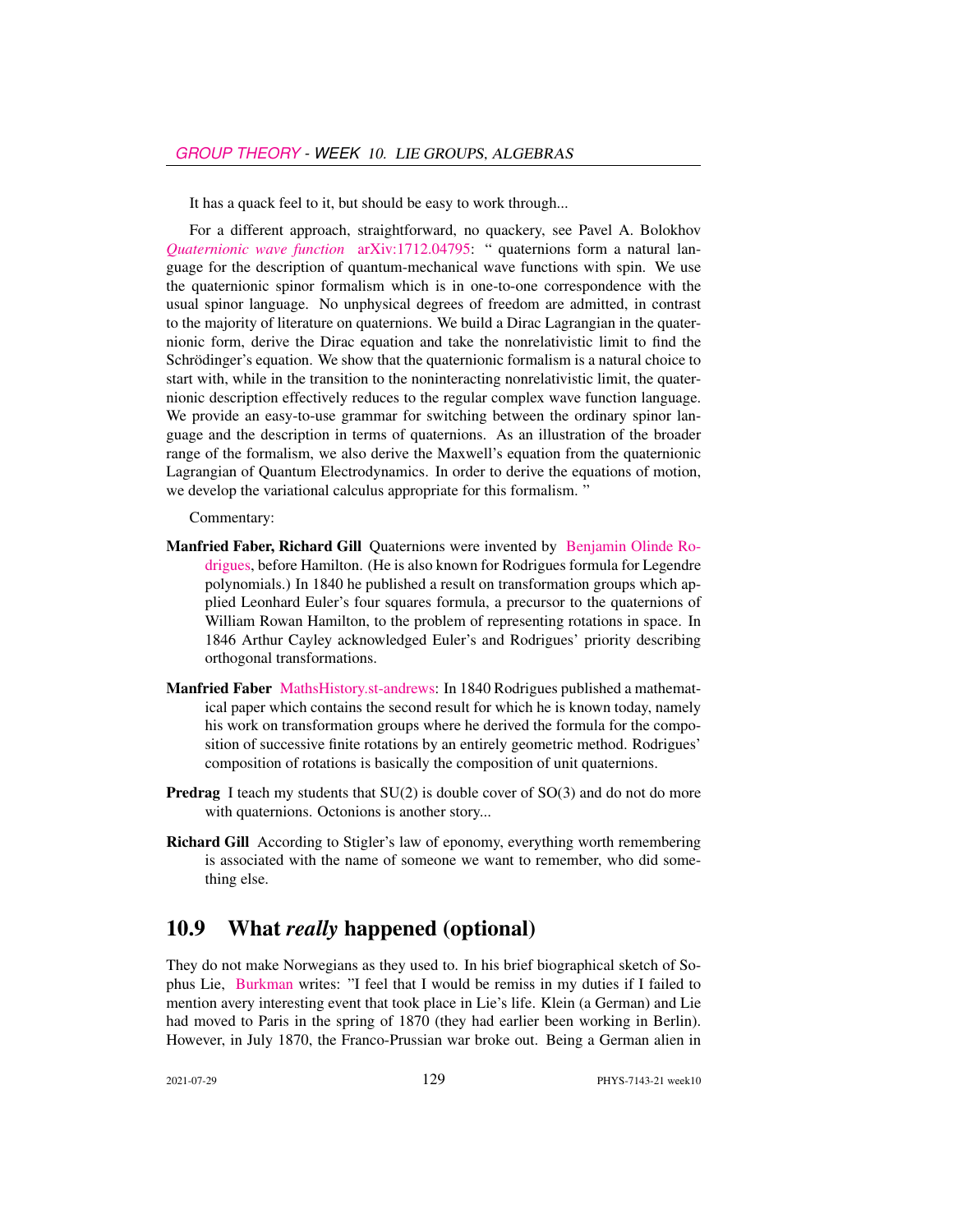France, Klein decided that it would be safer to return to Germany; Lie also decided to go home to Norway. However (in a move that I think questions his geometric abilities), Lie decided that to go from Paris to Norway, he would walk to Italy (and then presumably take a ship to Norway). The trip did not go as Lie had planned. On the way, Lie ran into some trouble–first some rain, and he had a habit of taking off his clothes and putting them in his backpack when he walked in the rain (so he was walking to Italy in the nude). Second, he ran into the French military (quite possibly while walking in the nude) and they discovered in his sack (in addition to his hopefully dry clothing) letters written to Klein in German containing the words 'lines' and 'spheres' (which the French interpreted as meaning 'infantry' and 'artillery'). Lie was arrested as a (insane) German spy. However, due to intervention by Gaston Darboux, he was released four weeks later and returned to Norway to finish his doctoral dissertation."

## <span id="page-19-0"></span>10.10 Birdtracks - updated history

Predrag Cvitanović November 7, 2018

Young tableaux and (non-Hermitian) Young projection operators were introduced by Young [\[26\]](#page-21-7) in 1933 (Tung monograph [\[25\]](#page-21-8) is a standard exposition). In 1937 R. Bra-uer [\[5\]](#page-20-6) introduced diagrammatic notation for  $\delta_{ij}$  in order to represent "Brauer algebra" permutations, index contractions, and matrix multiplication diagrammatically. R. Penrose's papers were the first to cast the Young projection operators into a diagrammatic form. In 1971 monograph [\[18\]](#page-21-9) Penrose introduced diagrammatic notation for symmetrization operators, Levi-Civita tensors [\[20\]](#page-21-10), and "strand networks" [\[17\]](#page-21-11). Penrose credits Aitken [\[2\]](#page-20-7) with introducing this notation in 1939, but inspection of Aitken's book reveals a few Brauer diagrams for permutations, and no (anti)symmetrizers. Penrose's [\[19\]](#page-21-12) 1952 initial ways of drawing symmetrizers and antisymmetrizers are very aesthetical, but the subsequent developments gave them a distinctly ostrich flavor [\[19\]](#page-21-12). In 1974 G. 't Hooft introduced a double-line notation for  $U(n)$  gluon group-theory weights [\[1\]](#page-20-8). In 1976 Cvitanovic [[9\]](#page-20-9) introduced analogous notation for  $SU(N)$ ,  $SO(n)$ and  $Sp(n)$ . For several specific, few-index tensor examples, diagrammatic Young projection operators were constructed by Canning  $[6]$ , Mandula  $[15]$ , and Stedman  $[23]$ .

The 1975–2008 Cvitanovic diagrammatic formulation of the theory of all semi- ´ simple Lie groups  $[11]$  as a way to compute group theoretic wights without any recourse to symbols goes conceptually and profoundly beyond the Penrose notation (indeed, Cvitanovic "birdtracks" bear no resemblance to Penrose's "fornicating os- ´ triches" [\[19\]](#page-21-12)).

A chapter in Cvitanović 2008 monograph  $[11]$  $[11]$  sketches how birdtrack (diagrammatic) Young projection operators for arbitrary irreducible representation of  $SU(N)$ could be constructed (this text is augmented by a 2005 appendix by Elvang, Cvitanović and Kennedy  $[13]$  $[13]$  which, however, contains a significant error). Keppeler and Sjödahl [\[14\]](#page-20-13) systematized the construction by offering a simple method to construct Hermitian Young projection operators in the birdtrack formalism. Their iteration is easy to understand, and the proofs of Hermiticity are simple. However, in practice, the

PHYS-7143-21 week10 130 2021-07-29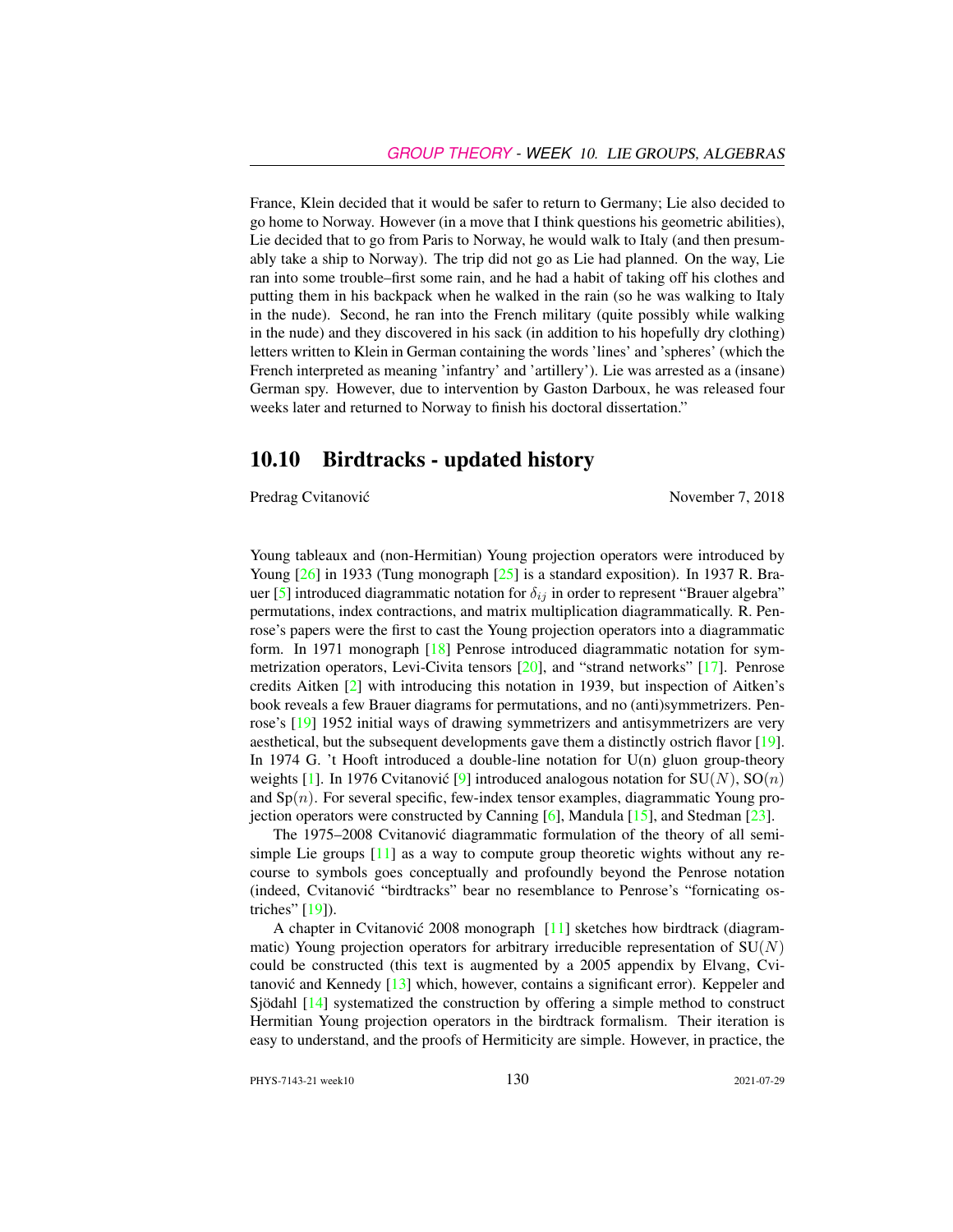algorithm is inefficient - the expression balloon quickly, the Young projection operators soon become unwieldy and impractical, if not impossible to implement.

The Alcock-Zeilinger algorithm, based on the simplification rules of ref. [\[3\]](#page-20-14), leads to explicitly Hermitian and drastically more compact expressions for the projection operators than the Keppeler-Sjödahl algorithm [\[14\]](#page-20-13). Alcock-Zeilinger fully supersedes Cvitanović's formulation, and any future full exposition of reduction of  $SU(N)$  tensor products into irreducible representations should be based on the Alcock-Zeilinger algorithm.

# References

- <span id="page-20-8"></span>[1] G. 't Hooft, ["A planar diagram theory for strong interactions",](http://dx.doi.org/10.1016/0550-3213(74)90154-0) [Nucl. Phys. B](https://doi.org/10.1016/0550-3213(74)90154-0) 72, [461–473 \(1974\).](https://doi.org/10.1016/0550-3213(74)90154-0)
- <span id="page-20-7"></span>[2] A. C. Aitken, *[Determinants & Matrices](http://books.google.com/books?vid=ISBN9781473347106)* (Oliver & Boyd, Edinburgh, 1939).
- <span id="page-20-14"></span>[3] J. Alcock-Zeilinger and H. Weigert, ["Compact Hermitian Young projection op](http://dx.doi.org/10.1063/1.4983478)[erators",](http://dx.doi.org/10.1063/1.4983478) J. Math. Phys. 58[, 051702 \(2017\).](https://doi.org/10.1063/1.4983478)
- <span id="page-20-3"></span>[4] G. B. Arfken, H. J. Weber, and F. E. Harris, *[Mathematical Methods for Physi](http://books.google.com/books?vid=ISBN9780123846549)[cists: A Comprehensive Guide](http://books.google.com/books?vid=ISBN9780123846549)*, 7th ed. (Academic, New York, 2013).
- <span id="page-20-6"></span>[5] R. Brauer, ["On algebras which are connected with the semisimple continuous](http://dx.doi.org/10.2307/1968843) [groups",](http://dx.doi.org/10.2307/1968843) Ann. Math. 38[, 857 \(1937\).](https://doi.org/10.2307/1968843)
- <span id="page-20-10"></span>[6] G. P. Canning, ["Diagrammatic group theory in quark models",](http://dx.doi.org/10.1103/PhysRevD.18.395) [Phys. Rev. D](https://doi.org/10.1103/PhysRevD.18.395) 18, [395–410 \(1978\).](https://doi.org/10.1103/PhysRevD.18.395)
- <span id="page-20-1"></span>[7] J.-Q. Chen, J. Ping, and F. Wang, *[Group Representation Theory for Physicists](http://dx.doi.org/10.1142/0262)* (World Scientific, Singapore, 1989).
- <span id="page-20-2"></span>[8] J. F. Cornwell, *[Group Theory in Physics: An Introduction](http://books.google.com/books?vid=ISBN9780121898007)* (Academic, New York, 1997).
- <span id="page-20-9"></span>[9] P. Cvitanović, ["Group theory for Feynman diagrams in non-Abelian gauge the](http://dx.doi.org/10.1103/PhysRevD.14.1536)[ories",](http://dx.doi.org/10.1103/PhysRevD.14.1536) Phys. Rev. D 14[, 1536–1553 \(1976\).](https://doi.org/10.1103/PhysRevD.14.1536)
- <span id="page-20-4"></span>[10] P. Cvitanović, *[Field Theory](http://ChaosBook.org/FieldTheory)*, Notes prepared by E. Gyldenkerne (Nordita, Copenhagen, 1983).
- <span id="page-20-0"></span>[11] P. Cvitanovic,´ *[Group Theory: Birdtracks, Lie's and Exceptional Groups](http://dx.doi.org/10.1515/9781400837670)* (Princeton Univ. Press, Princeton NJ, 2008).
- <span id="page-20-5"></span>[12] P. Cvitanović and A. D. Kennedy, ["Spinors in negative dimensions",](http://dx.doi.org/10.1088/0031-8949/26/1/001) [Phys. Scr.](https://doi.org/10.1088/0031-8949/26/1/001) 26[, 5–14 \(1982\).](https://doi.org/10.1088/0031-8949/26/1/001)
- <span id="page-20-12"></span>[13] H. Elvang, P. Cvitanović, and A. Kennedy, ["Diagrammatic Young projection](http://dx.doi.org/10.1063/1.1832753) [operators for U\(n\)",](http://dx.doi.org/10.1063/1.1832753) J. Math. Phys. 46[, 043501 \(2005\).](https://doi.org/10.1063/1.1832753)
- <span id="page-20-13"></span>[14] S. Keppeler and M. Sjödahl, ["Hermitian Young operators",](http://dx.doi.org/10.1063/1.4865177) [J. Math. Phys.](https://doi.org/10.1063/1.4865177) 55, [021702 \(2014\).](https://doi.org/10.1063/1.4865177)
- <span id="page-20-11"></span>[15] J. E. Mandula, Diagrammatic techniques in group theory, Univ. of Southampton, Notes taken by S. N. Coulson and A. J. G. Hey, 1981.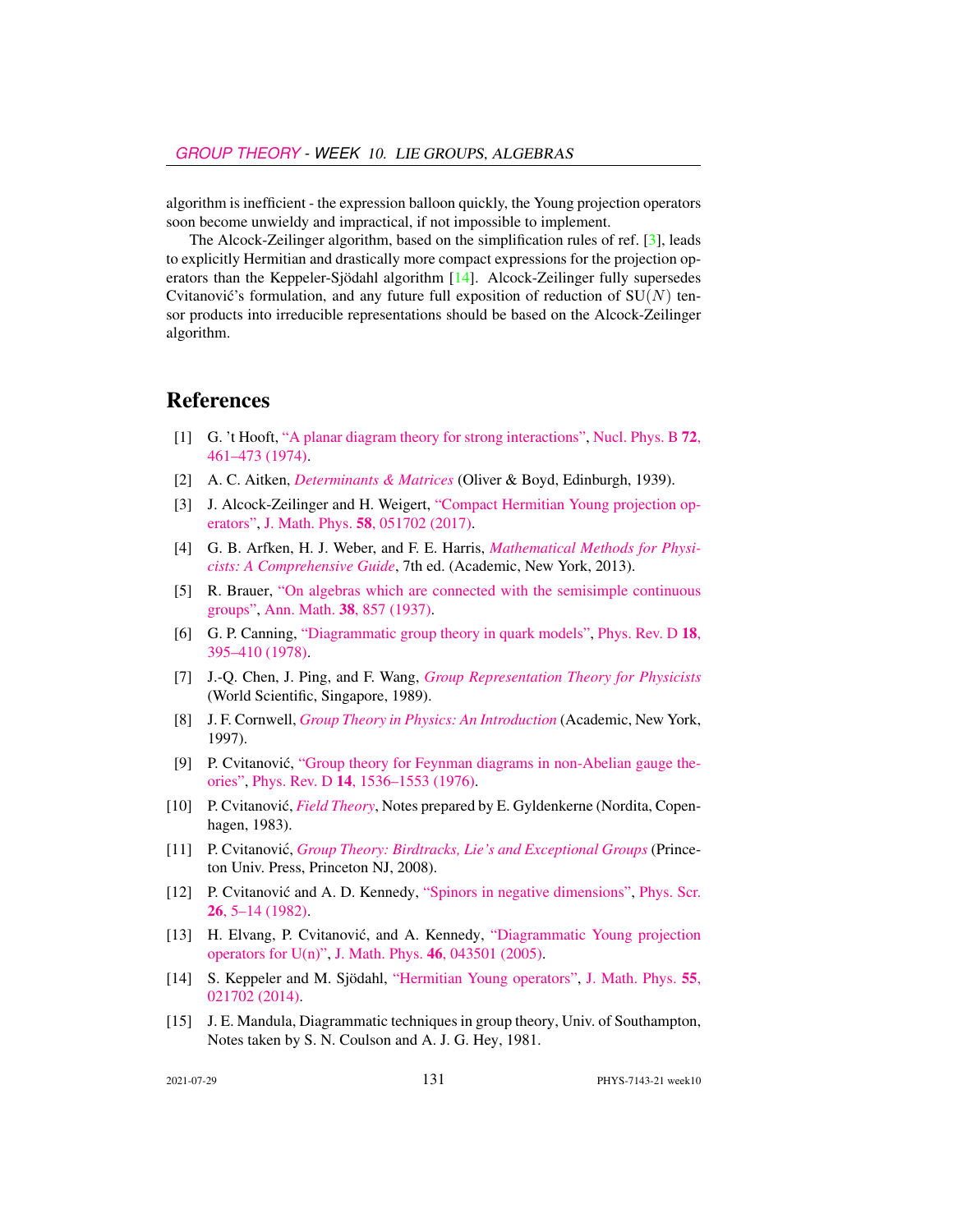- <span id="page-21-5"></span>[16] J. Mathews and R. L. Walker, *[Mathematical Methods of Physics](http://dx.doi.org/10.2307/2316002)* (W. A. Benjamin, Reading, MA, 1970).
- <span id="page-21-11"></span>[17] R. Penrose, "Angular momentum: An approach to combinatorical space-time", in *Quantum Theory and Beyond*, edited by T. Bastin (Cambridge Univ. Press, Cambridge, 1971).
- <span id="page-21-9"></span>[18] R. Penrose, ["Applications of negative dimensional tensors",](http://homepages.math.uic.edu/~kauffman/Penrose.pdf) in *[Combinatorial](http://homepages.math.uic.edu/~kauffman/Penrose.pdf) [mathematics and its applications](http://homepages.math.uic.edu/~kauffman/Penrose.pdf)*, edited by D. J. A. Welsh (Academic, New York, 1971), pp. 221–244.
- <span id="page-21-12"></span>[19] R. Penrose, *[The Road to Reality - A Complete Guide to the Laws of the Universe](http://books.google.com/books?vid=ISBN9781446418208)* (A. A. Knopf, New York, 2005).
- <span id="page-21-10"></span>[20] R. Penrose and M. A. H. MacCallum, ["Twistor theory: An approach to the quan](http://dx.doi.org/10.1016/0370-1573(73)90008-2)[tisation of fields and space-time",](http://dx.doi.org/10.1016/0370-1573(73)90008-2) Phys. Rep. 6[, 241–315 \(1973\).](https://doi.org/10.1016/0370-1573(73)90008-2)
- <span id="page-21-4"></span>[21] J. Schwichtenberg, *[Physics from Symmetry](http://dx.doi.org/10.1007/978-3-319-19201-7)* (Springer, Berlin, 2015).
- <span id="page-21-3"></span>[22] D. S. Silver, ["The new language of mathematics",](http://dx.doi.org/10.1511/2017.105.6.364) Amer. Sci. 105[, 364 \(2017\).](https://doi.org/10.1511/2017.105.6.364)
- <span id="page-21-13"></span>[23] G. E. Stedman, *Diagram Techniques in Group Theory* (Cambridge U. Press, Cambridge, 1990).
- <span id="page-21-6"></span>[24] M. Stone and P. Goldbart, *[Mathematics for Physics: A Guided Tour for Graduate](http://dx.doi.org/10.1017/cbo9780511627040) [Students](http://dx.doi.org/10.1017/cbo9780511627040)* (Cambridge Univ. Press, Cambridge UK, 2009).
- <span id="page-21-8"></span>[25] W.-K. Tung, *[Group Theory in Physics](http://dx.doi.org/10.1142/0097)* (World Scientific, 1985).
- <span id="page-21-7"></span>[26] A. Young, ["The application of substitutional analysis to invariants - III",](http://dx.doi.org/10.1098/rsta.1935.0001) [Phil.](https://doi.org/10.1098/rsta.1935.0001) [Trans. Roy. Soc. Lond. A](https://doi.org/10.1098/rsta.1935.0001) 234, 79–114 (1935).

# **Exercises**

<span id="page-21-0"></span>10.1. Conjugacy classes of  $SO(3)$ : Show that all  $SO(3)$  rotations [\(10.7\)](#page-7-1) by the same angle  $\theta$  around any rotation axis  $n$  are conjugate to each other:

$$
e^{i\phi \mathbf{n}_2 \cdot \mathbf{L}} e^{i\theta \mathbf{n}_1 \cdot \mathbf{L}} e^{-i\phi \mathbf{n}_2 \cdot \mathbf{L}} = e^{i\theta \mathbf{n}_3 \cdot \mathbf{L}} \tag{10.49}
$$

Check this for infinitesimal  $\phi$ , and argue that from that it follows that it is also true for finite  $\phi$ . Hint: use the Lie algebra commutators [\(10.9\)](#page-7-2).

<span id="page-21-1"></span>10.2. The character of SO(3) 3-dimensional representation: Show that for the 3-dimensional special orthogonal representation [\(10.7\)](#page-7-1), the character is

$$
\chi = 2\cos(\theta) + 1. \tag{10.50}
$$

Hint: evaluate the character explicitly for  $R_x(\theta)$ ,  $R_y(\theta)$  and  $R_z(\theta)$ , then explain what is the intuitive meaning of 'class' for rotations.

<span id="page-21-2"></span>10.3. The orthonormality of  $SO(3)$  characters: Verify that given the Haar measure [\(10.13\)](#page-8-1), the characters  $(10.12)$  are orthogonal:

$$
\langle \chi(j) | \chi(j') \rangle = \int_G \! dg \, \chi^{(j)}(g^{-1}) \, \chi^{(j')}(g) = \delta_{jj'} \,. \tag{10.51}
$$

PHYS-7143-21 week10 132 2021-07-29